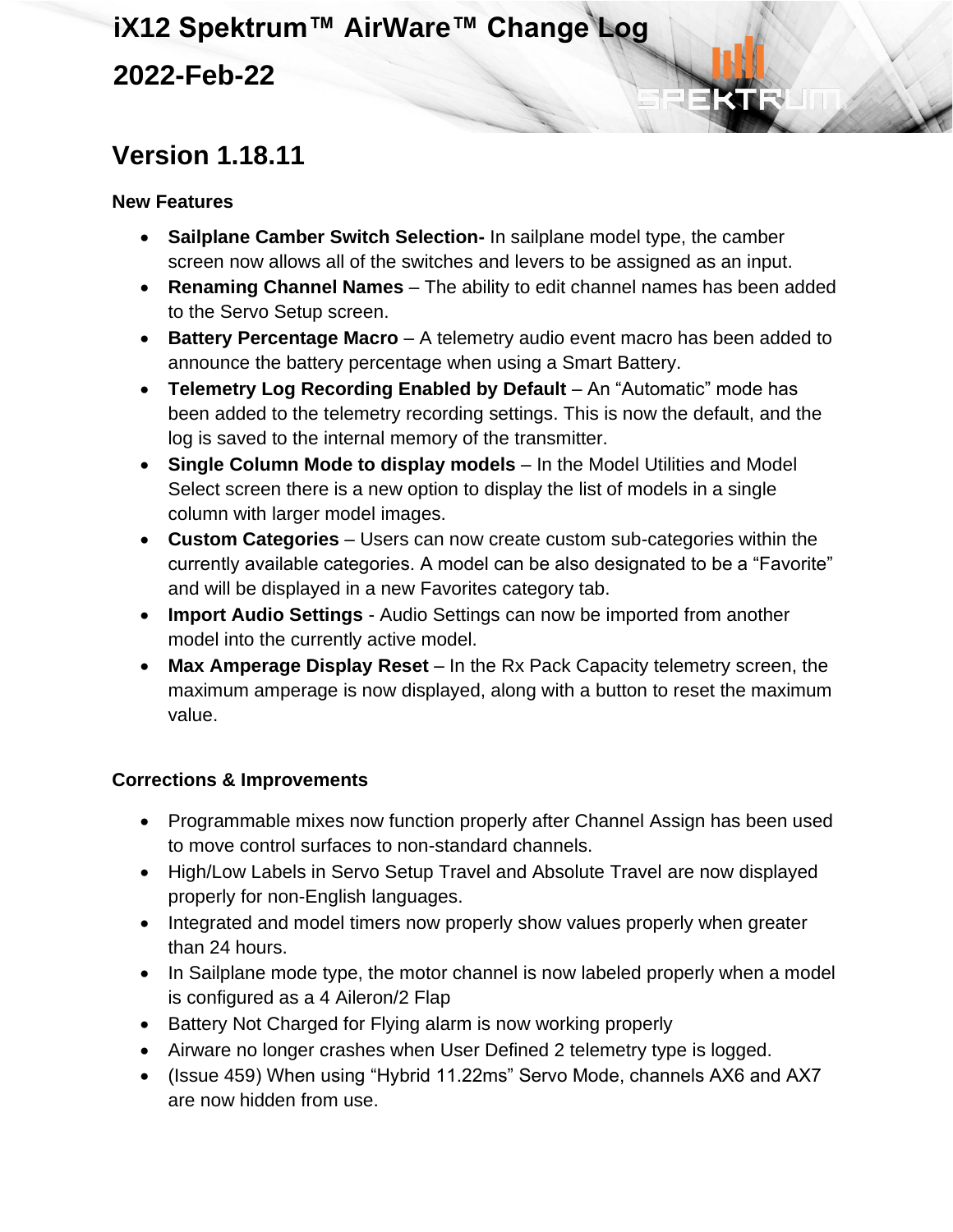### **2021-September-02**

## **Version 1.17.02**

#### **Corrections & Improvements**

• An SD card importing bug was introduced in the previous update that prevented importing models from DX systems to iX systems. This has been corrected

## **Version 1.17.01**

#### **New Features**

- **Updated Telemetry Text-to-Speech Macros –** All available Smart Telemetry parameters are now available as an audio event macro.
- **Telemetry Log Indicator -** An indicator on the dashboard has been added verifying that a telemetry log is being recorded

- The Timer Start/Stop now accurately updates in all conditions
- In Hybrid 11/22ms servo mode, the available channels are now being properly displayed
- Model import now ignores files that begin with a "." dot/period
- Range Test on screen instructions now references "30 Paces" matching other Spektrum transmitters and the instructions
- Audio Event Macros: When pressing the Back Button, the Android keyboard now continues to be constantly displayed
- Several minor UI issues were corrected in the Servo Output Waring screen
- An issue with the Macro keyboard having a duplicate display when double pressing the Macros button has been corrected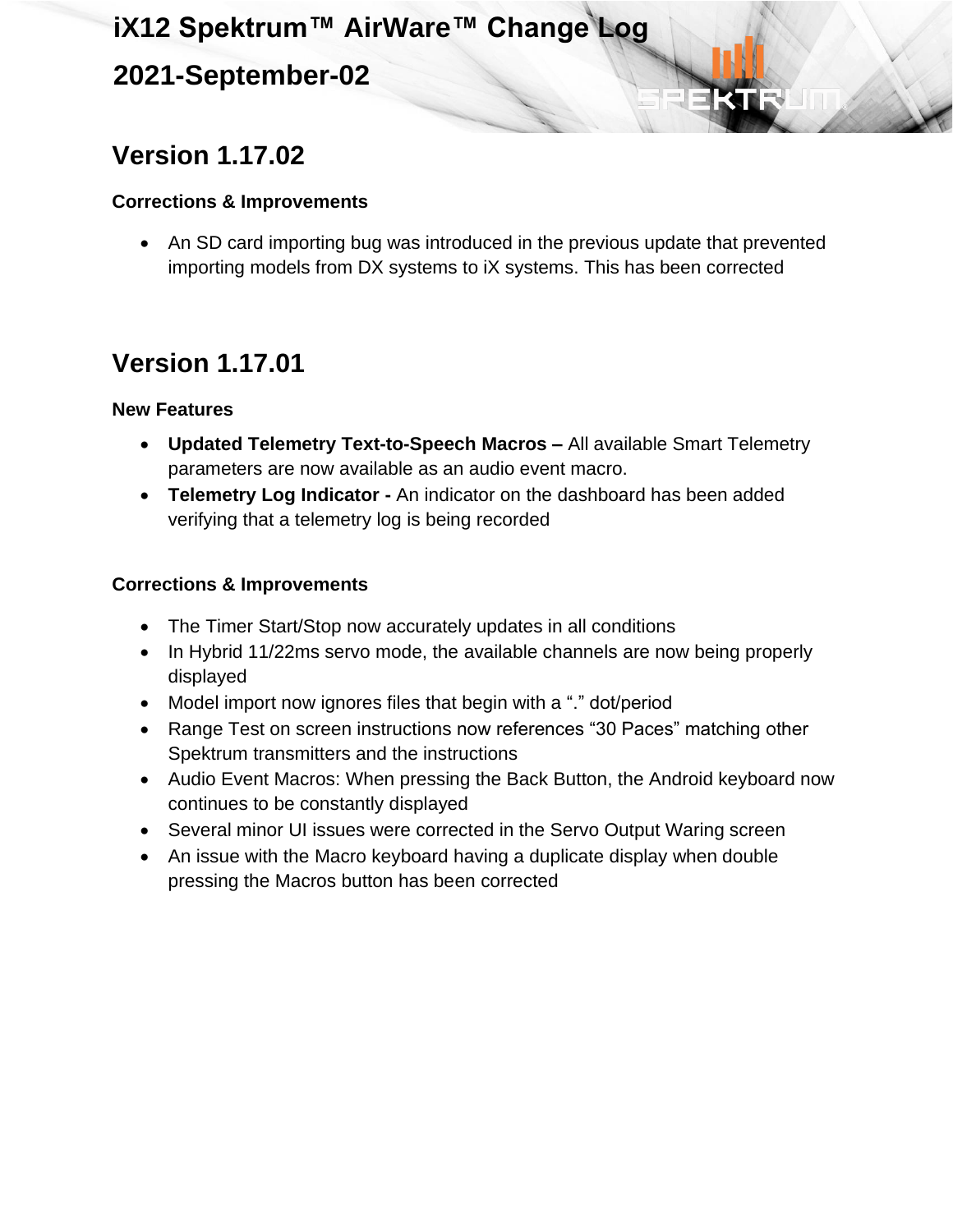### **2021-July-1**

## **Version 1.16.02**

#### **New Features**

- In Sailplane model type Dual Elevator has been added as a Tail Option
- Newly released BNF Model Presets have been added
- More pre-installed model images to choose from

- The Stopwatch timer no longer announces Timer Start twice when assigned to an analog input trigger
- The Sequencer graphs now correctly displayed when using Step mode
- Thumbnail images in the model select screen are no longer distorted
- Legacy AS3X screen are now hidden when connected to latest AS3X receivers
- RPM value is now being maintained after a telemetry reset
- Elevon with dual rudder wing/tail type is now functioning properly
- Preflight checklist updates are not being saved properly
- The telemetry screens now properly reset the values after hibernating
- Gain are now adjustable in relative gain mode on AR636 or AR9350
- In Sailplane Model Type, Motor functions is retained when importing a model
- Timer telemetry is being reset when switching models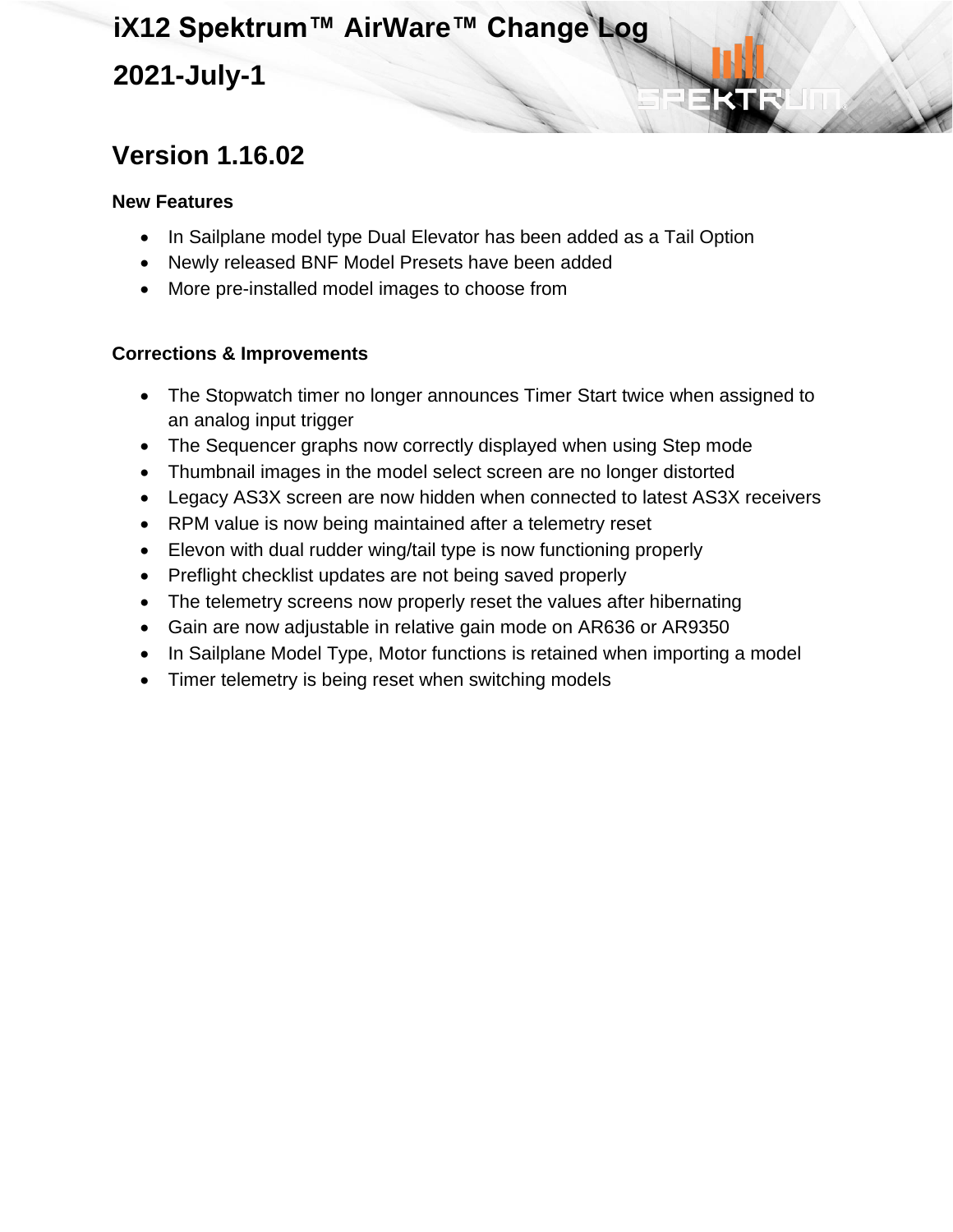### **Version 1.15.03**

#### **Corrections & Improvements**

• **Model Deletion Issue -** This update prevents the possibility of models being deleted when the transmitter battery is unplugged.

## **Version 1.15.02**

#### **New Features**

- **Stick and Switch positions recorded via Telemetry Log -** The stick/switch positions are now recorded in real time when using the telemetry logging feature. These logs can be viewed using 3<sup>rd</sup> party PC programs.
- **Automatic File Backup-** Model files are now automatically backed up to internal storage when changing to another model. Also, upon initial update installation, every model file currently in-place will be backed up to the internal memory. *See instructions below to learn more.*
- **Direct access to pre-loaded BNF model files-** A BNF button has been added in the Add a New Model menu in the Model Utilities screen. This list is preloaded with all current and popular Bind-n-Fly and Plug and Play models, making it even easier to get started with new models. This list will be updated and expanded with future updates. *Please note – ALWAYS check control limits and directions for accuracy before initial flight when using model presets*.

- **Power Safe Receivers-** The RX Pack Capacity/ current readings format is now displayed in amps (not mA)
- **Legacy Receiver Compatibility-** Corrected servo "glitch" problem with older 22ms DSM2 and DSMX receivers
- **Sequencer Graph issue** When using a Sequencer in Step Mode, in some cases the channel values and switch position were not changing as expected. The graphs are now displayed correctly.
- **Register Transmitter-** At the bottom of the Product Information screen, once the TX is registered the Register Transmitter is replaced with Transmitter Registered.
- **Typo-** The "Receiver is Rebooting" screen has been corrected.
- **Sailplane Mode Motor settings-** Sailplane motor settings are now being properly transferred when imported into iX12
- **DSM2 mode-** When selecting DSM2 in the Frame rate screen and then selecting Auto the RXs no longer get stuck binding in DSM2 mode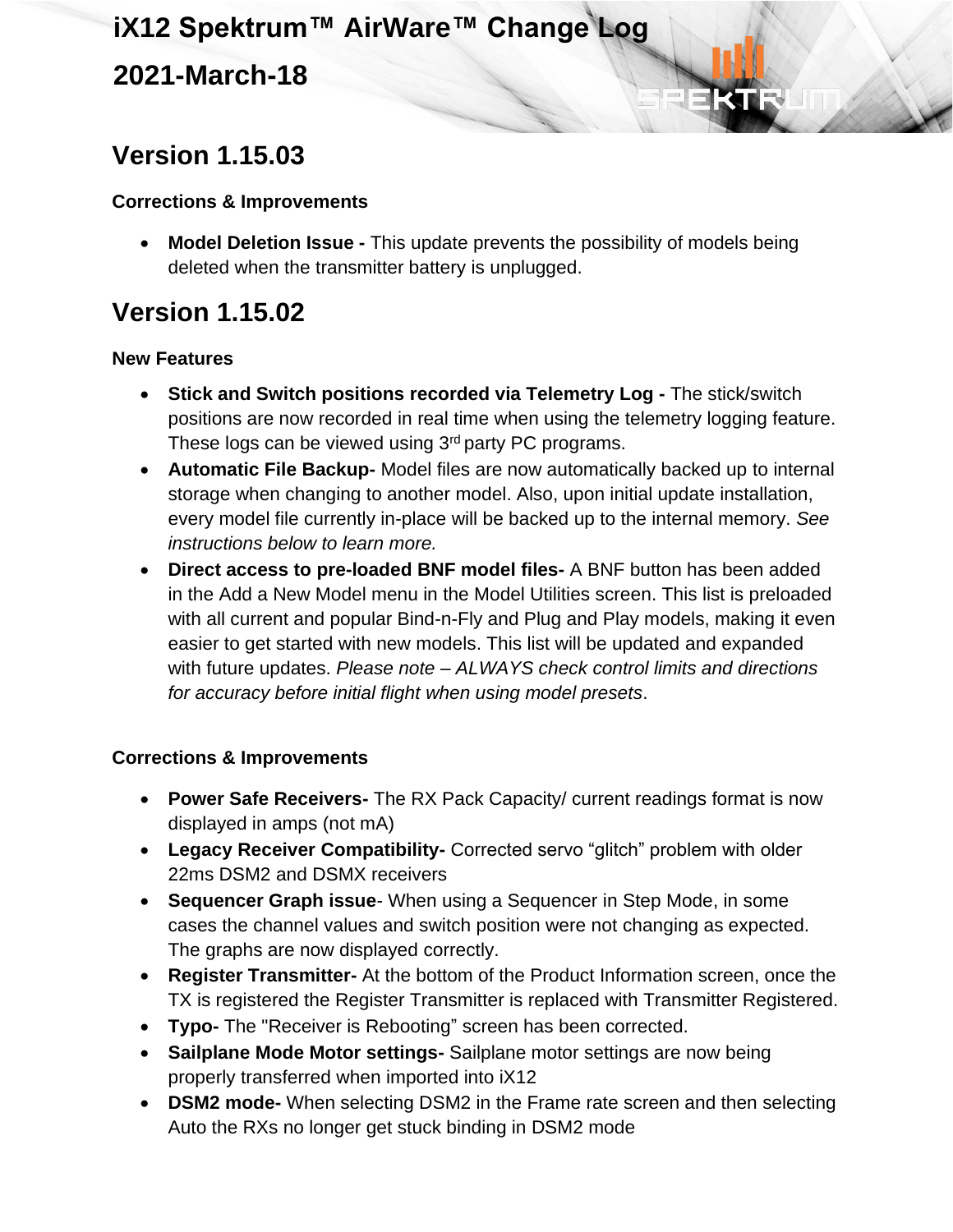### **How to use Model Backup Feature**

The backup .iSPM files are automatically saved to the /sdcard/AirWareData/Backup folder on the internal drive. These backups are created upon initial update and after every model change. The backup takes place in the background after model changes and will overwrite model files that match the original backup.

The following procedure can be used to view/access the backup .iSPM files on the internal drive to verify that they are there, or to copy them to somewhere else of your choosing, such as a SD card or to back up on a cloud drive

#### **iX12**

- Open ES File Explorer app
- The initial path is generally /sdcard which is displayed in the upper right corner
- Select the AirWareData folder
- Select the Backup folder
- All backup .iSPM files will be located here

The following steps can be used to import one of the backup files, if desired: (Note: Make sure there is not an SDCard in the external slot.)

- From the Dashboard main screen in AirWare, single press the model name in the upper left.
- Long-press Proceed to enter Model Utilities
- Select the three dot menu on the upper right and select Import Models o The initial path should be /storage/emulated/0
- Scroll down the list until you find the AirWareData folder and select it
- Select the Backup folder
- Select desired iSPM file for input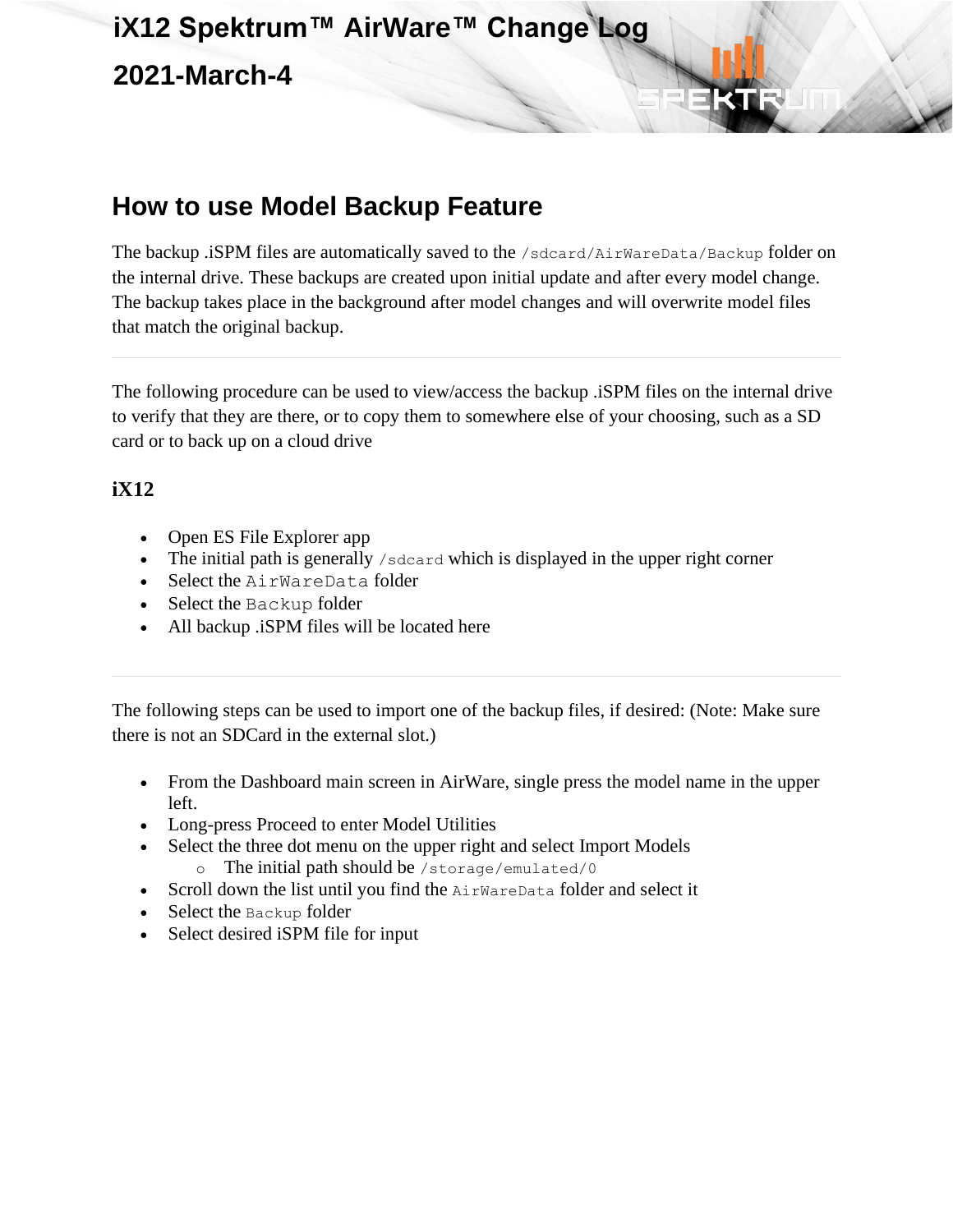### **Version 1.14.11**

#### **Features**

- Dark Mode has been added
- Added the ability to adjust the volume with the Knob and Slider inputs
- Timers can now be displayed on the Telemetry Dashboard screen
- Enhanced user customization of main dashboard
- When using Vario telemetry, a button has been added to the screen allowing altitude to be zeroed
- Importing NSPM (NX Series) format model files has been added
- A Throttle Cut option is now available that requires the throttle stick to be lowered to idle after selecting throttle hold to reactivate the throttle output
- A new Frame Rate screen with enhanced options is available
- A reversing option is available in the Flap System when throttle is selected as an input

- GPS Dashboard telemetry screen is now displaying metric values correctly
- Flight log telemetry warnings no longer trigger on invalid data
- If the receiver is powered off, and the last vario message received has a value higher than the minimum rate to trigger the vario tone, the tone will no longer continue to sound.
- When using an AR637T receiver and a Smart ESC, telemetry is now being properly displayed
- Entering Forward Programming mode Heli models has been improved
- Sequencer has minor display improvements
- In Heli Flight mode, throttle curves are now functioning correctly
- If the screen only is turned off (screen off, RF on), Vario telemetry tones will continue to sound
- Entering Forward Programming mode with Heli model type has been improved
- French translations have been improved
- GPS telemetry now reports correct longitude if less than -100
- AirWare now handles corrupt Smart Batt telemetry data
- Curved mixes are now properly saving Combo Switch settings
- In User Defined telemetry screens the sensors are now being displayed properly
- Updated TextGen telemetry processing
- Digital Switch Assignment screen no longer crashes if an unknown switch is used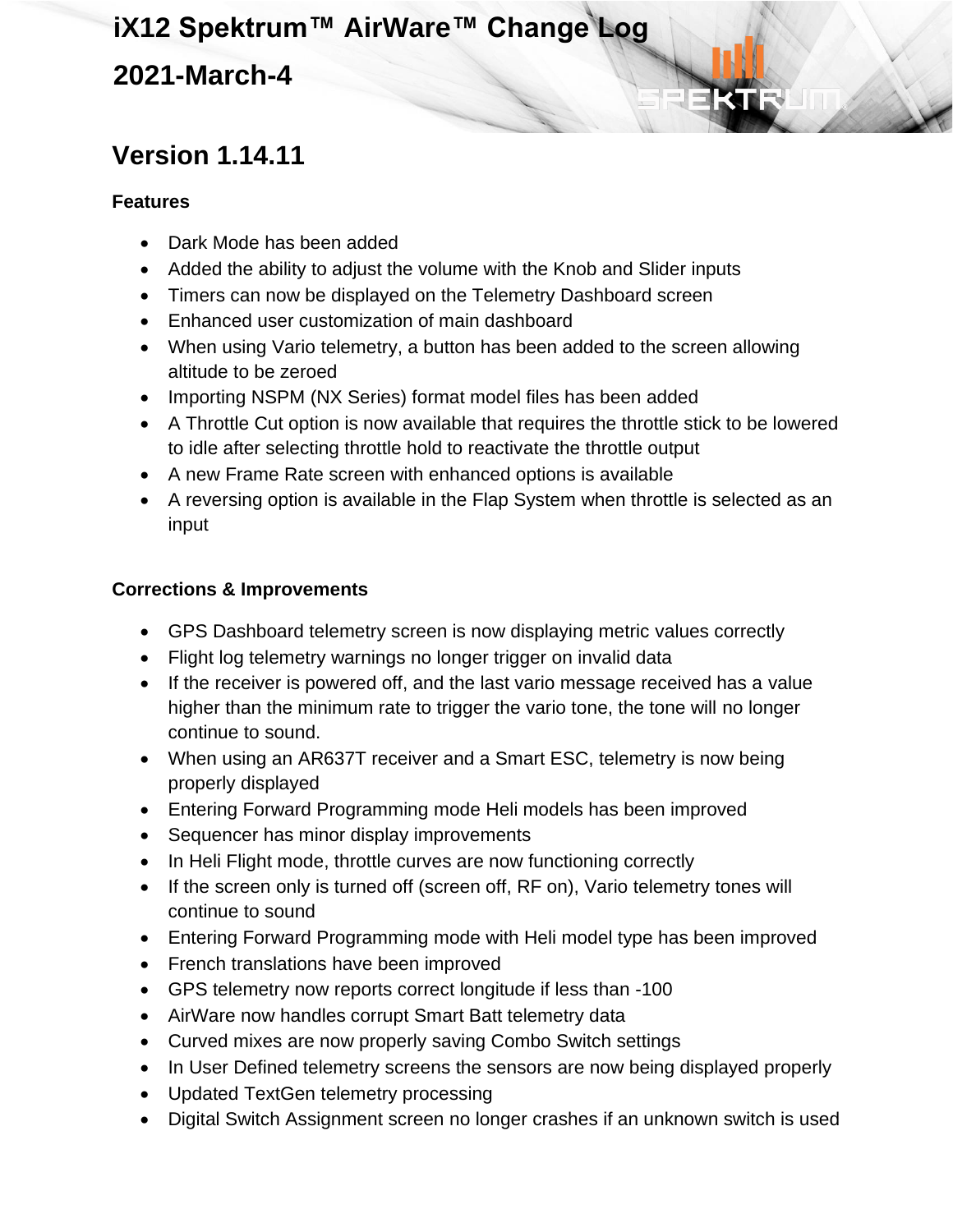- Vario graph should is always active
- 6SLipoMon telemetry sensor screen is displaying values correctly
- Telemetry log files are working correctly if an analog input is used as trigger
- Combo switch functionality has been enhanced
- Telemetry Dashboard Panels are maintaining their names when imported.
- Voice center tone import from NX to iX radios is functioning correctly
- Texts embedded within a macro expansion are now being translated

**NOTE:** We've identified an issue in this and previous code versions when using older legacy DSMX 4- and 6-channel receivers. This issue can cause servos to "twitch" every 10 seconds. We are working on a solution and expect to correct this in the next release. If you are using one of the receivers listed below, we recommend re-binding in DSM2 mode (USA only) or use an alternate receiver.

The affected receivers are: AR6110, AR6115, AR6115E, AR6210, AR6255, AR400, AR600, AR6410, AR6410L, and AR6410LBL.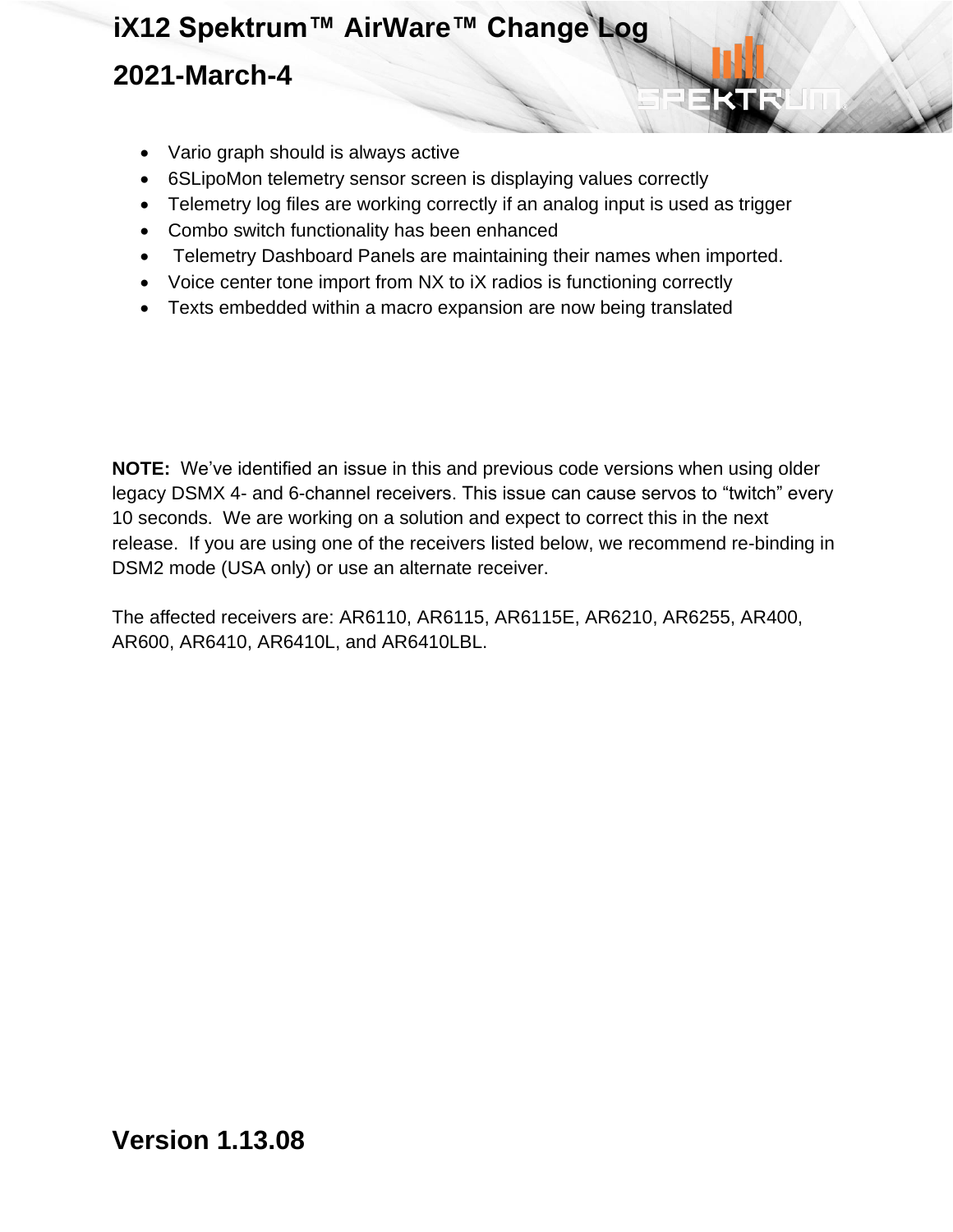#### **Corrections & Improvements**

- When programming a Custom Report using the Combo Switch w/Throttle Stick could cause a minor user interface glitch. This has been corrected
- In Forward Programming orientation images for new receivers are now included

### **Version 1.13.07**

#### **Corrections & Improvements**

- In Heli mode the Dual Rate and EXPO switch options are now selectable.
- Existing templates are no longer being lost when the system is updated.

### **Version 1.13.05**

#### **Features**

- Bind N Fly and SAFE models are now supported with 2 templates for streamlined model setup.
- Switch B is now defaulted to channel 7
- Cyclic Sequencing is now supported. Used for programing continuous flashing lights, creating repeated moving accessories etc.

- Left and Right trimmers are now working properly when set as Flight Mode trims
- The default frame rate is now set to 22ms
- When using Smart Telemetry, when Auto Config is applied, existing telemetry screens not in use will be removed from the telemetry screen for that model.
- Dashboard screen now allows Temp/RPM/Volts to be added after the ESC is configured
- Smart Battery & SMART ESC screens have been improved
- TextGen telemetry screen display now correctly displays the characters
- In the Curve Mixing functions, Expo has been removed from mixes 9 and above as the functionality is not supported in these upper mixes.
- G-Force Telemetry is now properly displayed
- TextGen now properly updates after telemetry is reset
- RSSI warning is now functioning correctly
- The Flap System is now handling analog inputs (mixing function) correctly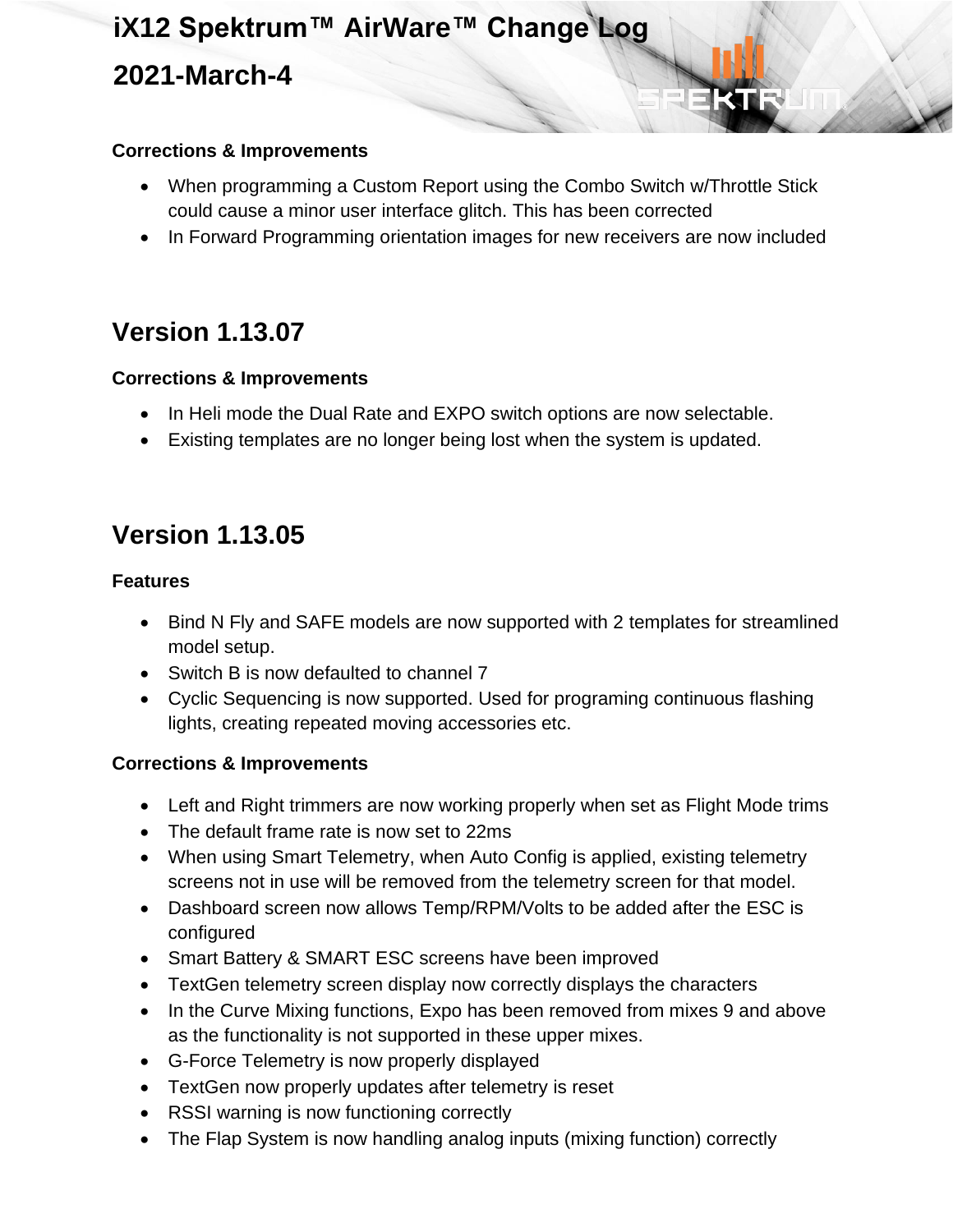**2020-January 08**

## **Version 1.12.05**

**New Features**

- **New model images** of the latest aircraft releases have been added
- **Startup Sounds-** An option was added to allow the startup sound to be deactivated
- **AR637T Support-** Forward Programming has been updated to support the new AR637T AS3X / SAFE receivers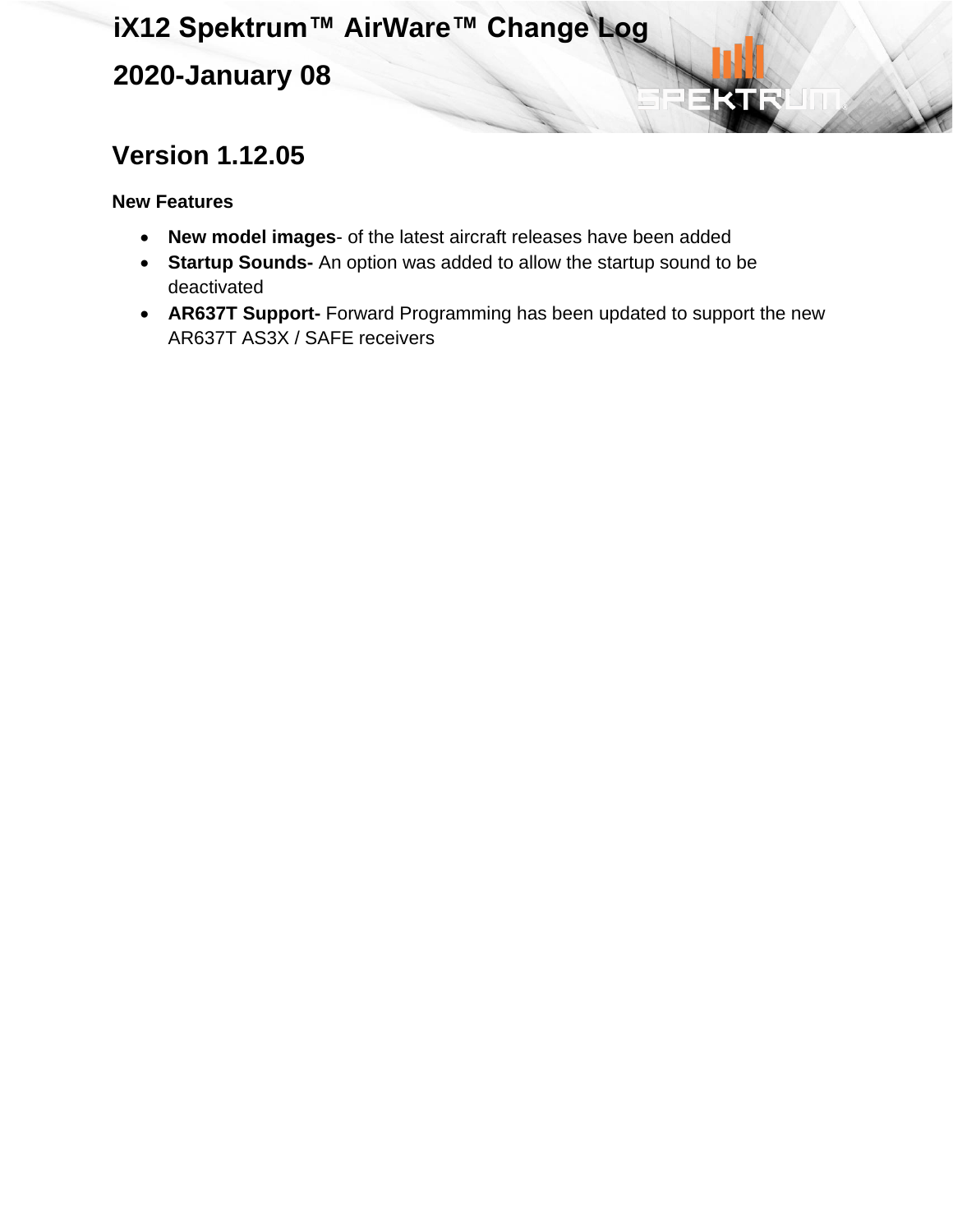### **2019-November 15**

## **Version 1.11.05**

#### **New Features**

- **Direct Model Image Access-** Long pressing the model image on the main screen takes you to the image select screen allowing direct access to model images
- **Program Mix Reset-** A reset button has been added in program mix screens to inhibit all values and functions of the entire mix
- **Model Search Function-** A search function has been added in the model select page allowing easy access to any stored model

- **Cyclic to Throttle Mix-** in heli mode now functions correctly.
- **Analog Input Warnings-** no longer cause erroneous entries
- **Telemetry Settings Units-** No longer reverts to US units if set to Metric
- **Preflight Checklist-** settings are now importing properly
- **Selecting DSM2 Mode-** now results in forcing a DSM2 bind
- **File Naming-** when exporting is now more intuitive and useful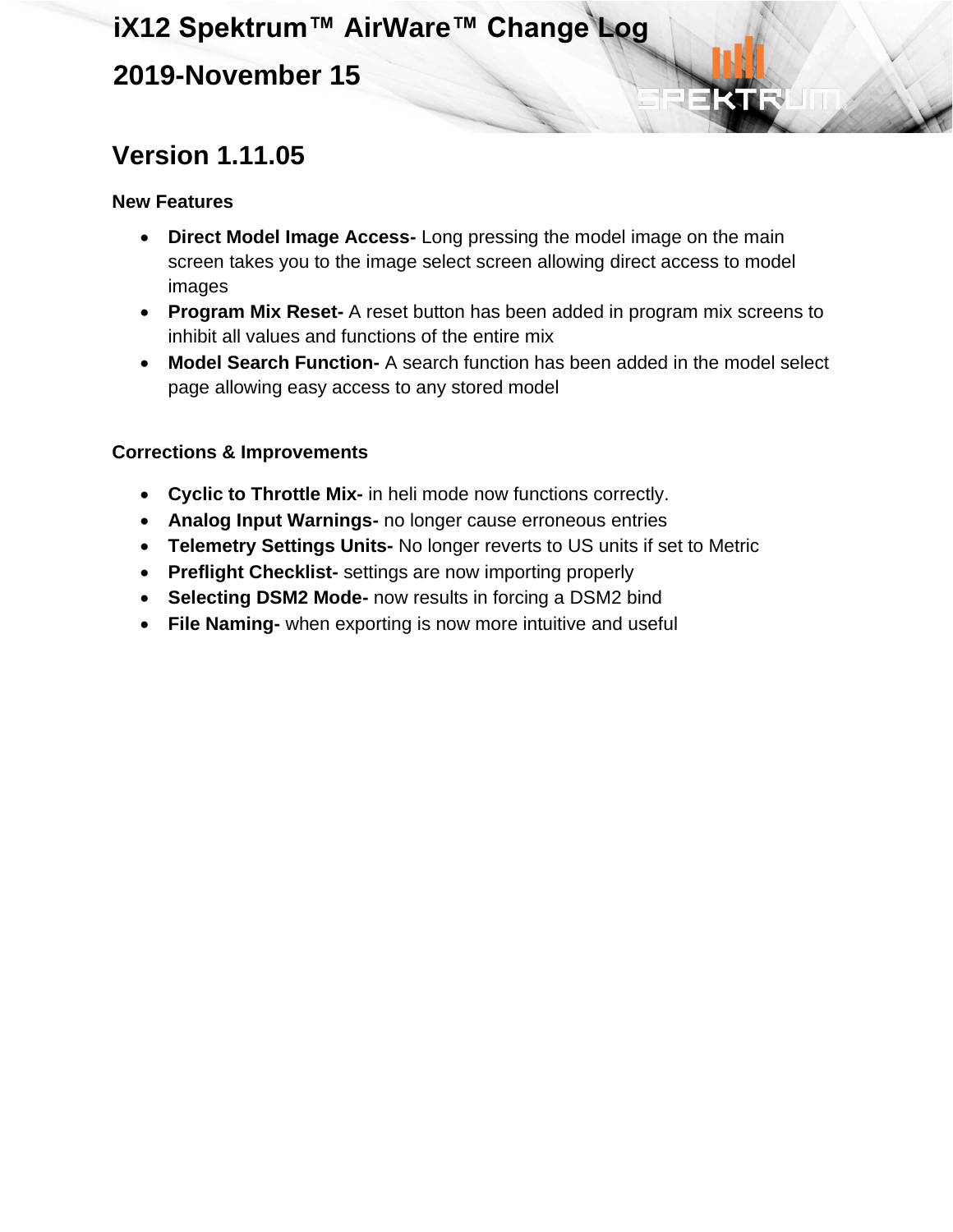## **iX12 Spektrum™ AirWare™ Change Log 2019-October 31**

### **Version 1.10.09**

#### **New Features**

- Full Support for Spektrum Smart ESC and Battery Technology
- Forward Programming updates for new AR6610T receiver
- After binding, the system automatically enters telemetry auto-config activating all active telemetry screens

- Throttle Cut default values for new models created are now -100% (rather than 130%). Note that with currently programmed models the throttle cut value will not be changed when updating.
- Telemetry Display Setting functions now operate correctly
- Corrupted model iSPM files are now being identified and handled appropriately when importing. Severely computed models will now fail to import
- ESC RPM display data is now updated / refreshed more rapidly
- In the Smart screens Capacity has been replaced with % remaining under the Battery icons
- In Heli Governor Mode screens the servos no longer twitch immediately after selecting a switch.
- In the Heli Mix menu Spoiler is no longer an option
- Start timer "Throttle Out" now works correctly even when the throttle channel is reversed.
- In the Heli Mix menu, when changing mix values, the servo outputs also change in real-time instead of having to wait the OK button is pressed.
- Added customizable power button support to the iX12 to allow single click for Sleep mode.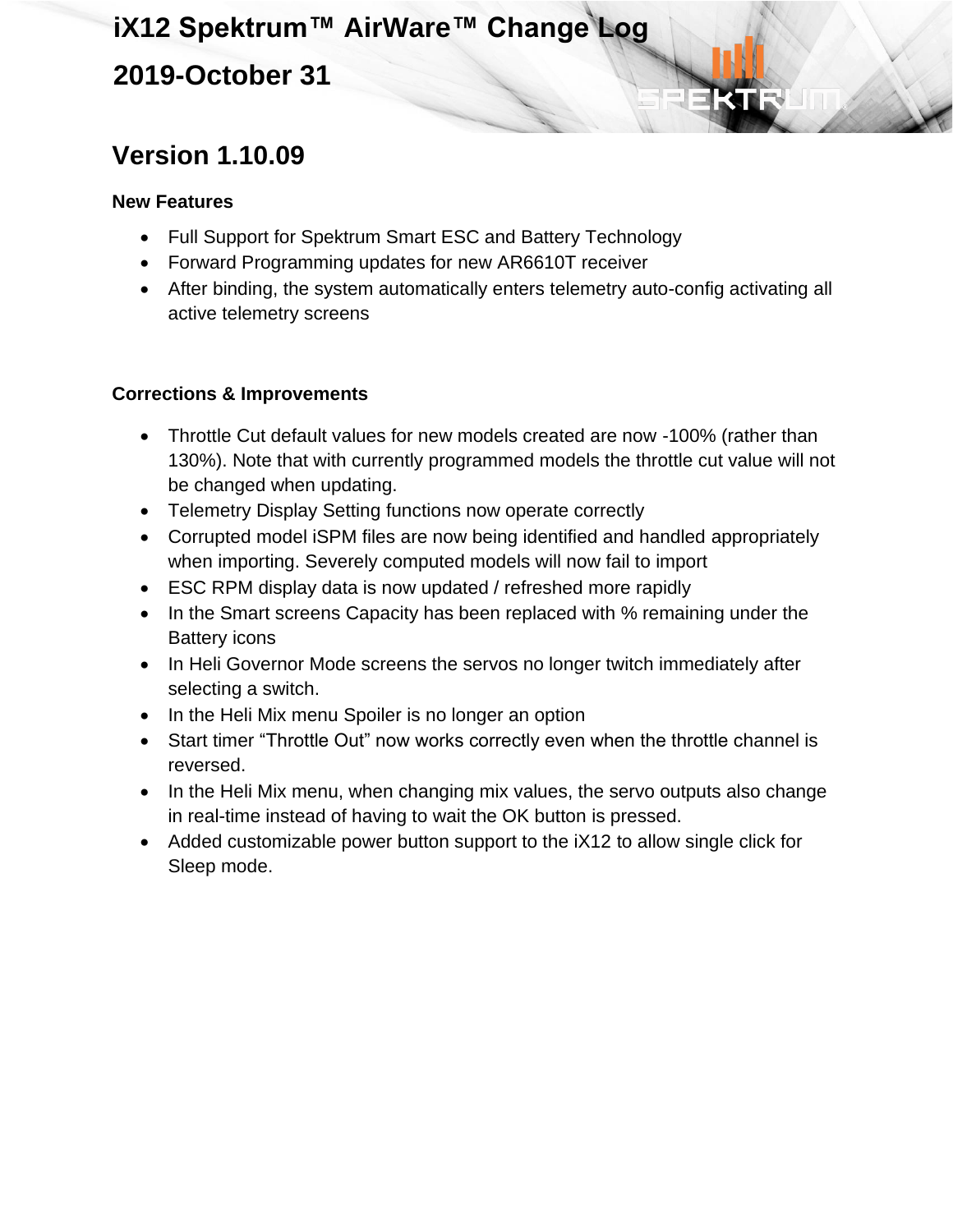### **2019-August 29**

## **Version 1.09.12**

#### **New Features**

- The VTX systems now display current values on the telemetry screen on the TX
	- o Only supported with Bi-Directional Telemetry systems
	- o Currently only supported via recent Betaflight Firmwares
- Improved model file image support assigned custom model images are now written to the iSPM file, and will retain even if original image file is deleted
- The TX now exports model images as part of iSPM model file
	- o *\*Please note\** Systems running older firmware (pre v1.09) that have not been updated will not directly import iSPMv2 v1.09 model files. Make sure that both systems are updated using v1.09 or higher before transferring.

- Updates to prevent reported model corruption issues
- Additional checks have been added to ensure a corrupted model doesn't get written to disk or applied to the CP
- The displayed telemetry screens have been re-organized in a more logical and intuitive order.
- In Helicopter mode, when changing from the 4 servo swash to a different type, the 'ELE' label throughout the system is now properly displayed
- Vario Audio is defaulted to off when performing auto-config function
- The TX battery warning now functions properly
- The trim setup for the left and right trim switches for selecting normal, 2-pos, 3 pos is now properly labeled
- TextGen Telemetry screen now uses a single column for text
- When selecting a Curve in the GYRO menu on a ACRO model, the AirWare app no longer crashes
- When Telemetry Warning Pop Up is disabled, the voice alerts will remain active
- In the telemetry setup pages, when you select NONE for a warning parameter it prevents any pop up messages from appearing
- Forward Programming is functioning correctly for PowerSafe receivers
- Forward Programming fields now have a reset button to reset a value to the default
- Forward Programming dialogs now close when communication times out
- Forward Programming now uses flight mode names configured in the current model
- In 3 axis gyro, when you set the values, exit the 3 axis gyro menu, and then return, the values now remain instead of being reset to 100%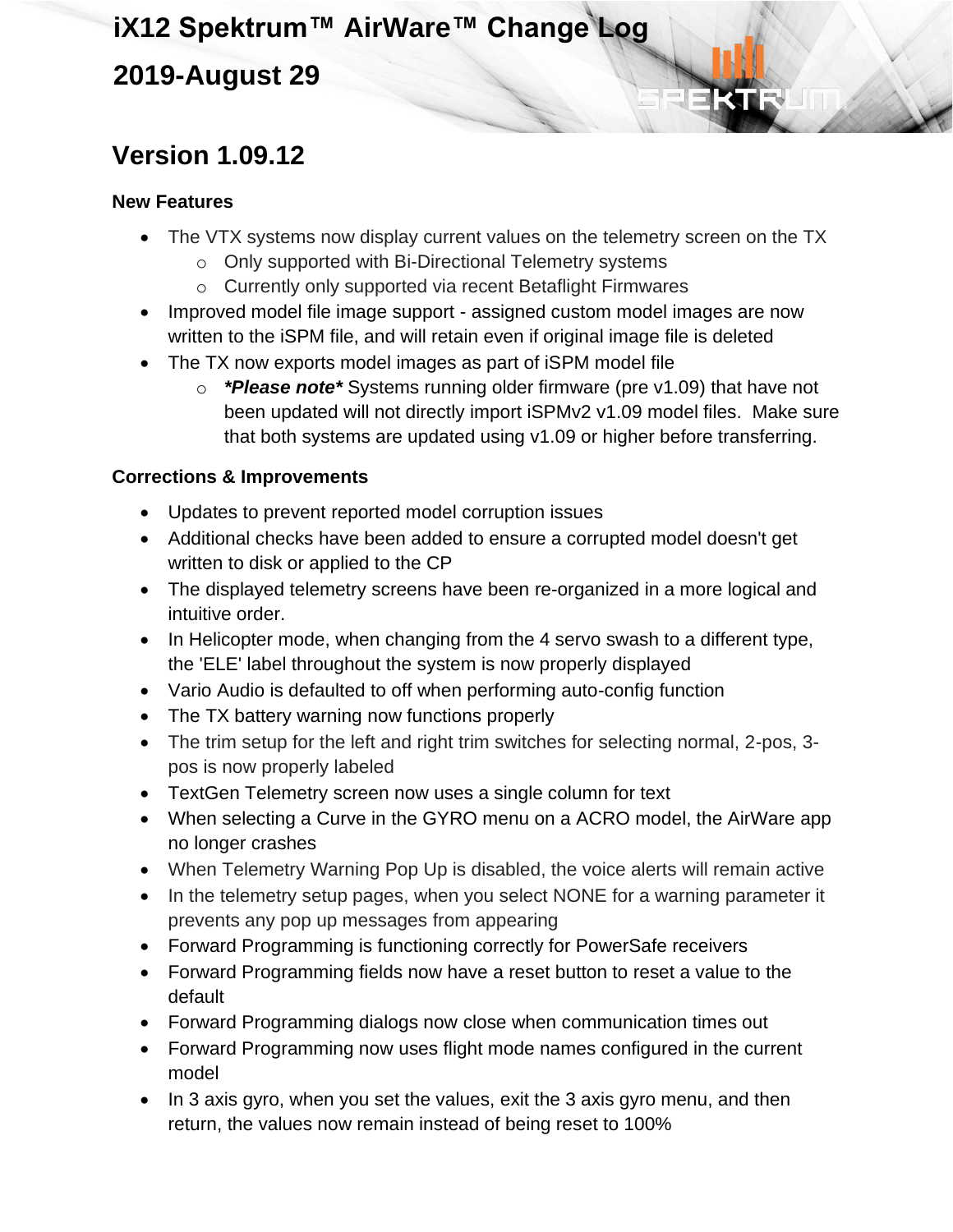## **iX12 Spektrum™ AirWare™ Change Log 2019-August 29**

• At the end of a successful bind, the system closes the bind information screen without pressing ok

KU

- Model Start Stick Warnings now display the correct channel assignment
- Audio for Trainer Student Control or No Student Signal operate correctly
- The Digital Switch Setup screen now allows a range of +/-150%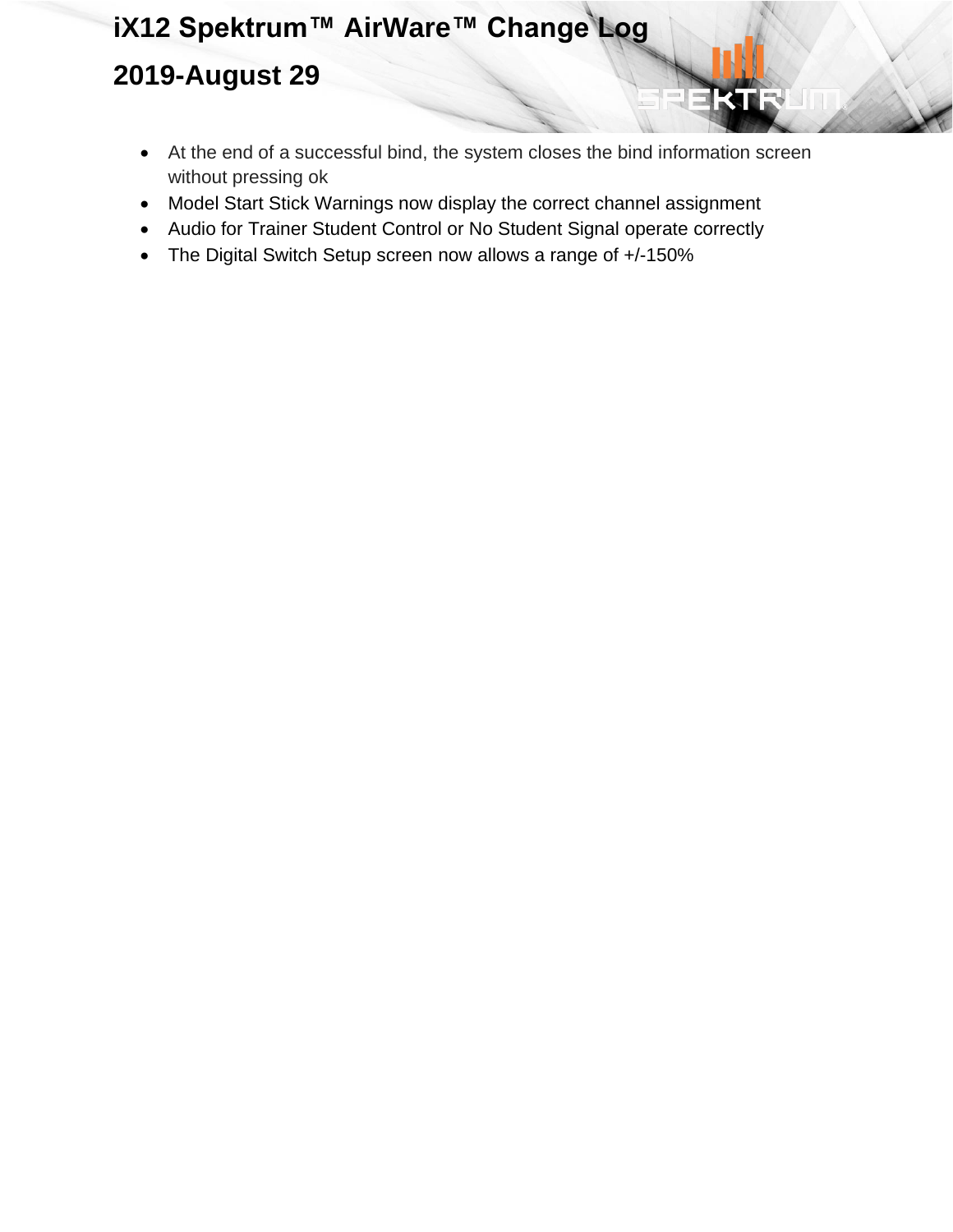### **2019-June 26**

### **Version 1.08.02**

#### **New Features**

- Added Korean translations
- Added Czech translations

- Model Start Warning names/ switches are now properly being displayed. i.e. Switch H
- The Vario triggering switch selection was not being updated correctly from iSPM v1 to v2 causing white screen crashing. This has been corrected.
- When rare white screen crashes occur, the system now completely closes AirWare insuring a full recovery. Note the Channel processor is unaffected and full control will be retained throughout the reboot.
- The Telemetry reset button on the dashboard was causing the unit display (US vs. Metric) to change. This has been corrected.
- Temperature telemetry warnings are now working correctly in  $F^*$  and in  $C^*$ .
- Telemetry dashboard now properly displays ESC motor current as Amps and are labeled A for Amps
- Telemetry data previously displayed "Not Bound" and was is confusing. Now when telemetry data isn't present, "No Data" is displayed.
- Pitch curves in ACRO can now be moved to a different output in Channel Assignment
- The Travel Adjust for the throttle now properly scrolls when the  $+$  or  $-$  buttons are held down
- In the mix functions the channel being mixed to would not function when the channel assignment was changed after the mix was created. This has been corrected.
- Timer Clear is now being imported properly from v1 to v2
- The Throttle Curve screen no longer causes crashing if Throttle Stick is specified as switch
- The Vario Display Graph now displays the time scale on the bottom of the screen.
- Telemetry RPM now displays 0 when the motor stops
- Crossfire telemetry is now being properly supported.
- Telemetry Auto Config will now pick up new sensors if it has already been run once.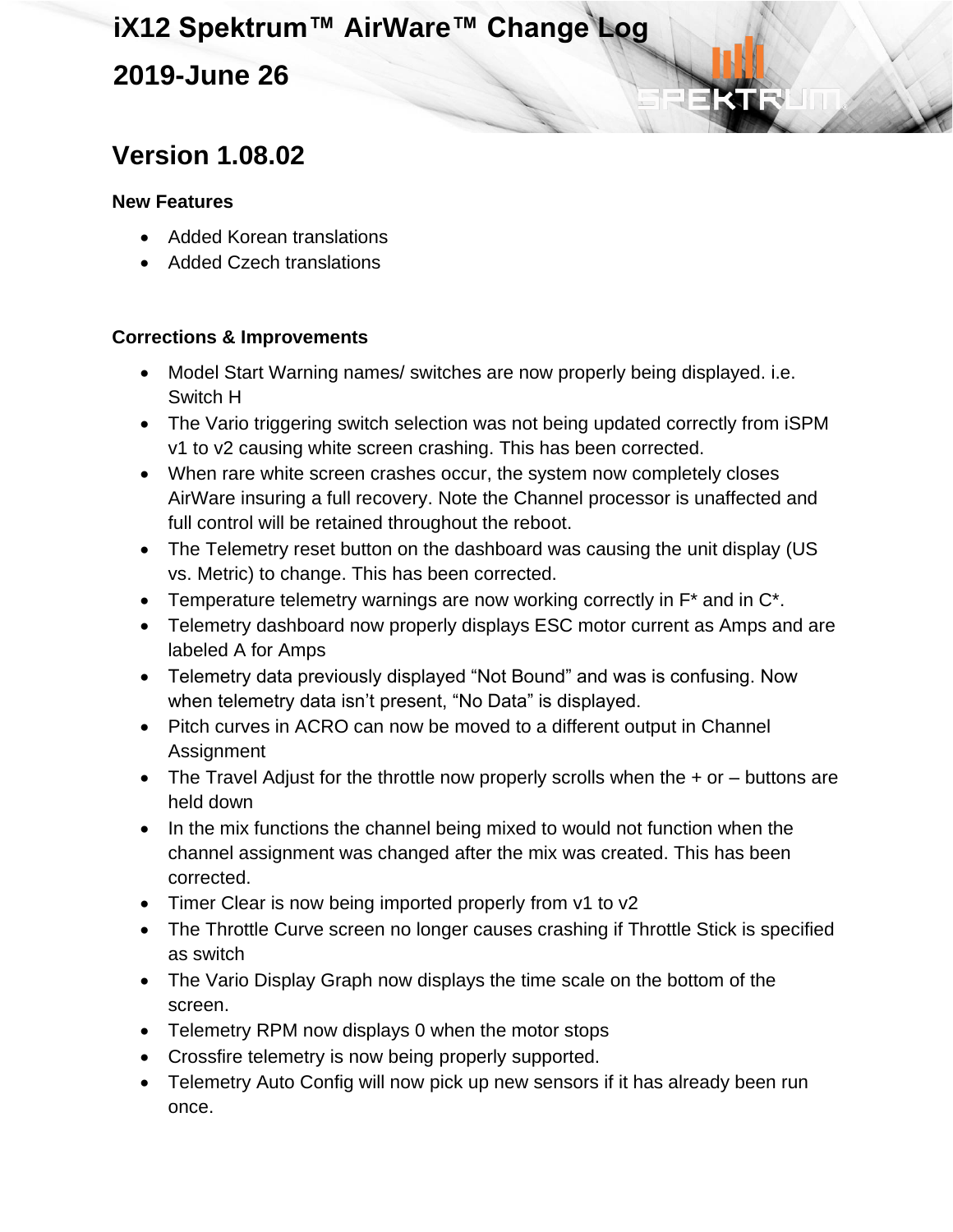## **iX12 Spektrum™ AirWare™ Change Log 2019-June 26**

• Text Gen sensor for forward programming of helicopter gyros is now properly displayed after an Auto Config

KI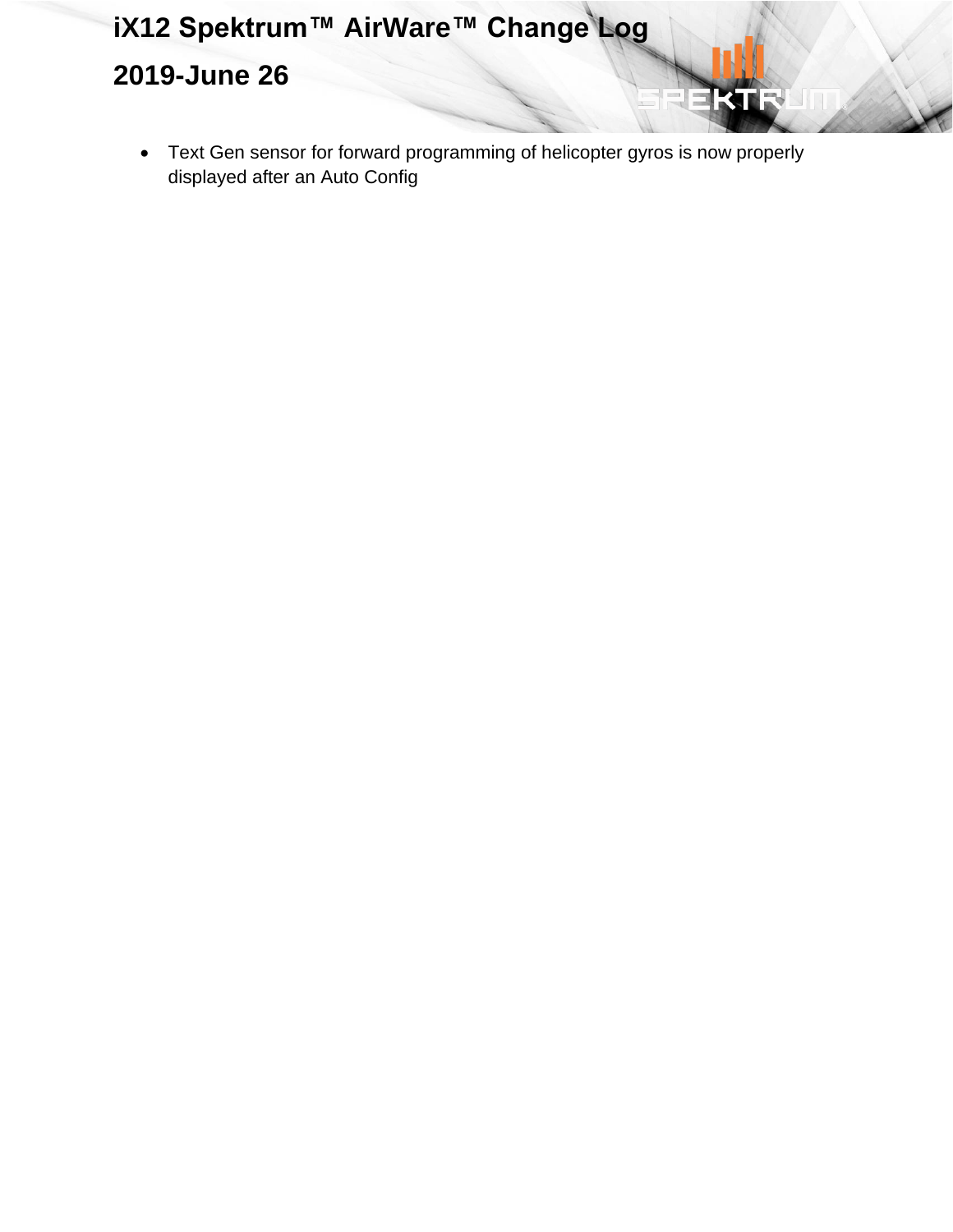### **2019-May 3**

## **Version 1.07.14**

#### **New Features**

- Faster Model Switching new implementation of the model file format (iSPM v2) Greatly reduces time to switch between models
	- o *\*Please note\** Systems running older firmware (pre v1.07) that have not been updated will not directly import iSPM v2 model files. Make sure that both systems are updated using v1.07 or higher before transferring.
- Unique Volume Levels Each category in the Audio Events Menu now has its own assignable volume level
- Model Category Edit In the Model Setup menu, users have the ability to switch models between the 4 categories
- Custom Telemetry Dashboard Multiple user scalable and customizable telemetry dashboard screens now available
- Updated D/R Expo Menu a custom setup option was added to simplify standard setups or allow users to fully customize
- Expanded Combo Switches Custom Audio Events can now use the Combo Switch function
- Improved Telemetry Configuration Screens layout is improved with a more consistent look and feel
- Quick Telemetry Data Clear Touch button has been added to the Dashboard that resets all stored active telemetry data (minimums and maximums on RPM, temp, voltage, etc.) and flight log data. Long press the signal icon "bars" on the top of the screen to reset the flight data
- Improved Model Import and Export function improved User Interface for Import and Export function
- Swiwin turbine sensor telemetry now supported

- Telemetry file logging is now functioning properly
- 6 Aileron wing type now includes all available tail types
- Center Tones are no longer mistakenly included in SPM file export
- Inactivity Alarm is now more sensitive to small stick movements
- Elevator to flap mix in sailplane mode is now working correctly
- Analog Switches are now available in Switch Change Reports screen
- Switch and stick macros have been added
- Voice prompt is now present when override by the instructor is performed in Trainer mode
- Sequencer Gear selection is now working correctly.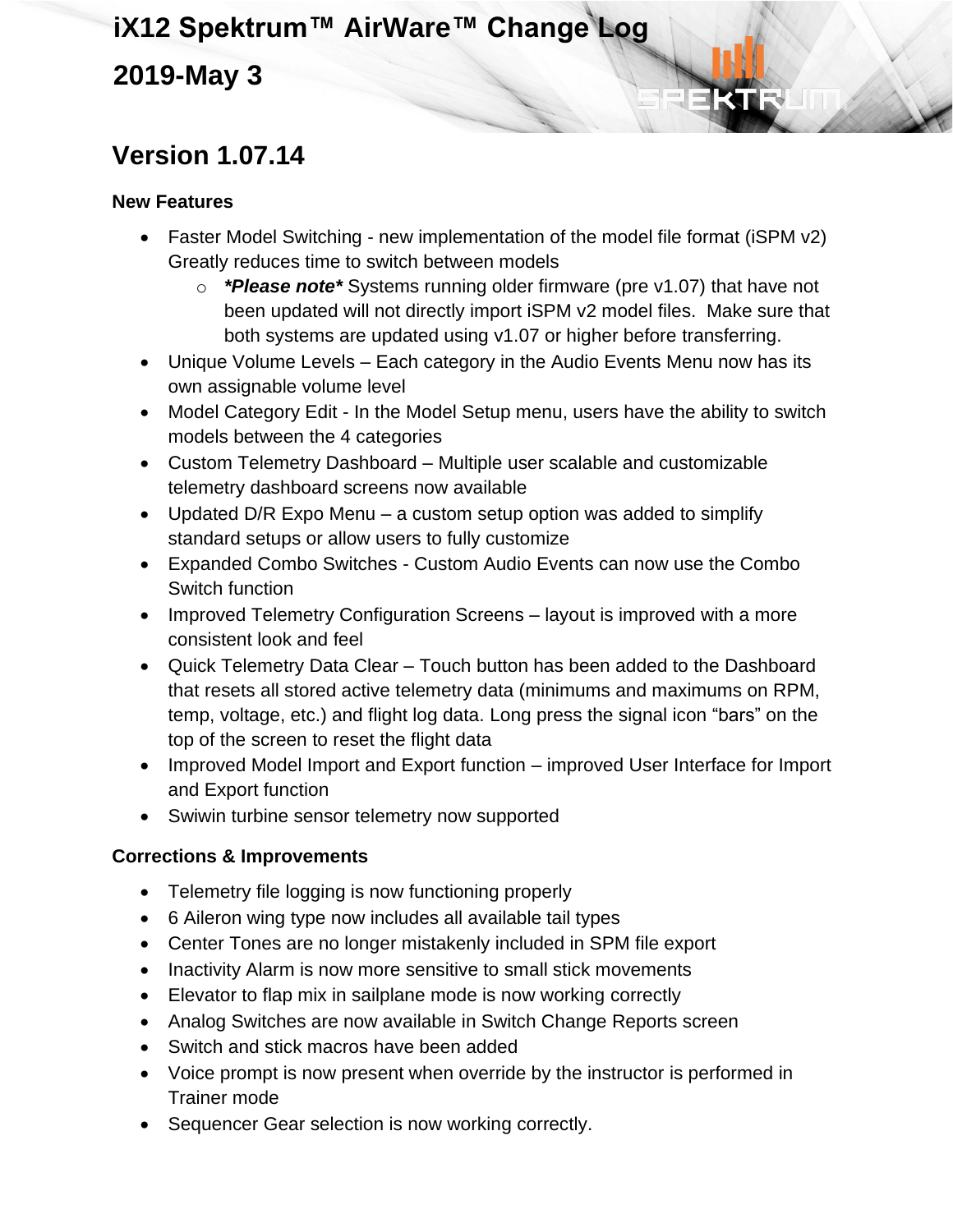- Exporting Model crashes have been corrected.
- Telemetry Temperature display now displays "----" when the temperature sensor is not hooked up to the receiver. Previously with some receivers it read -129\*.
- Vario telemetry tones have been improved with graduated tones for ascent and descent
- Telemetry display has been updated to correct several display bugs (fragment data, mislabel, etc.) for various telemetry options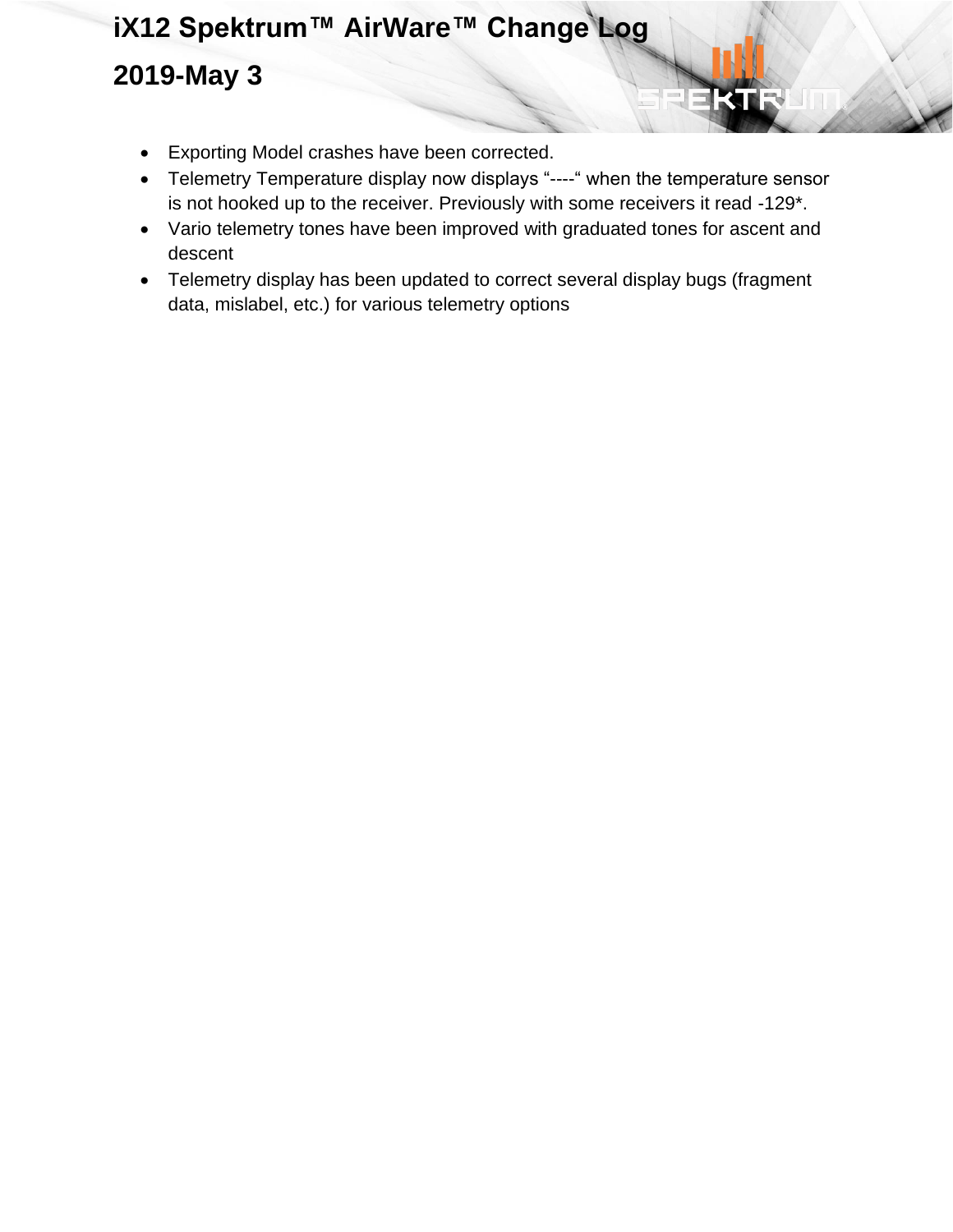## **2018-September 17**

## **Version 1.06.02**

#### **Corrections & Improvements**

• In the previous build Version 1.06.01, a change was made that unintentionally prevented the ability to enter negative numbers in Telemetry Warning screens (RSSI, G Force, etc.), causing warnings to not function in these cases. This has been corrected in version 1.06.02.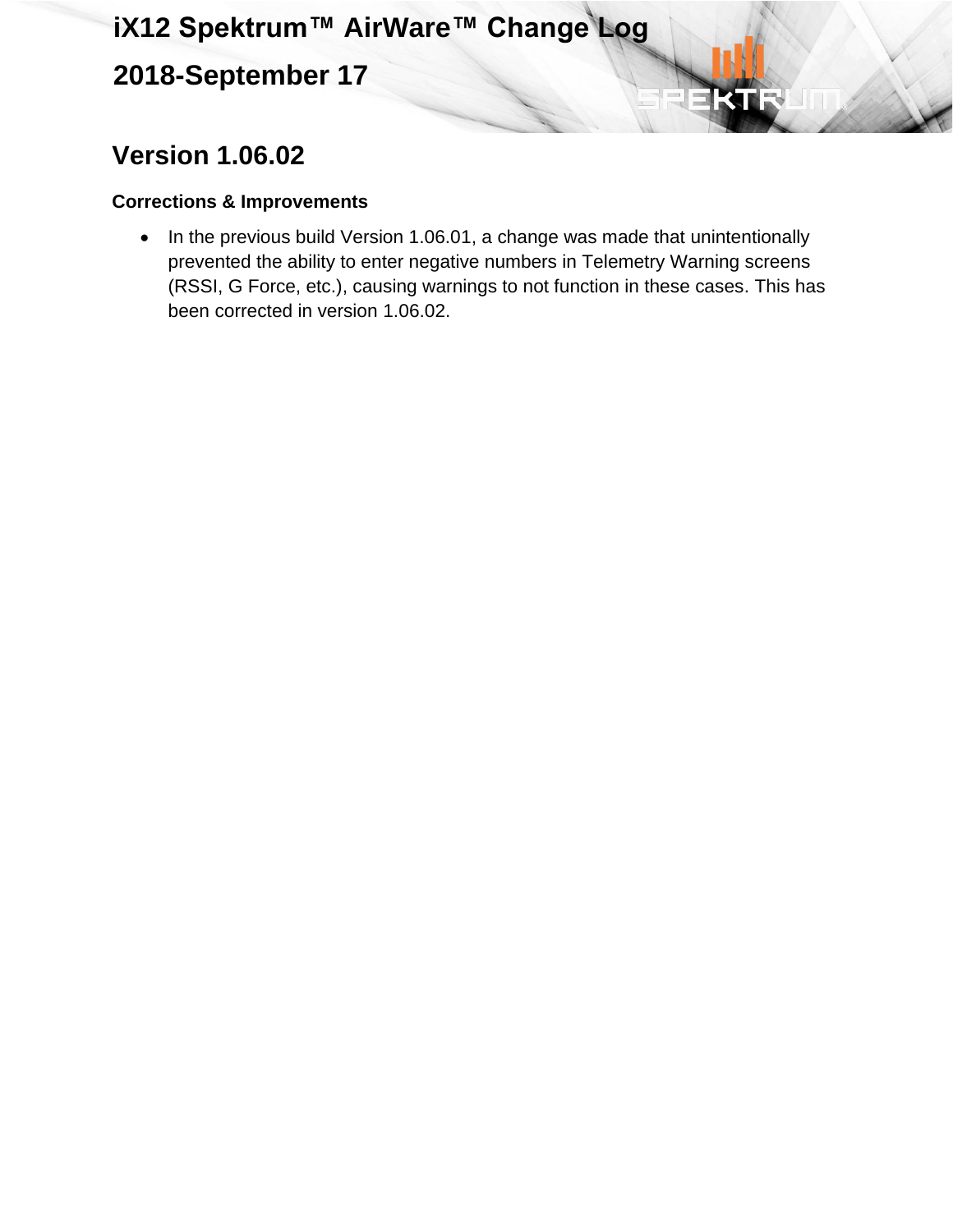### **2018-September 11**

## **Version 1.06.01**

#### **New Features**

• The Model Adjust and Model Setup menu lists have been re-ordered with more frequently used functions located closer to the top.

- Wireless Trainer Instructor mode now maintains its bind even after the system is put into a full sleep.
- The "No Student Signal" trainer alert is now properly canceled when changing to a new model.
- In rare cases the RF would be modulating but LED would not be on. This has been corrected.
- In European languages, the Telemetry warning values can now use the comma separator for values like voltage, etc.
- Telemetry and Audio Event frequency values are now being maintained properly in languages other than English.
- In Aircraft Type the differential option has been removed in 1-Aileron 2-Flap configuration as only 1 aileron wing type should not allow for differential.
- The Signal Strength in the Flight Log tab would occasionally display RSSI although configured to display dBm. This has been corrected.
- The text on the Reset button in the System Settings screen has been changed from "Reset All Models" to "Reset Spektrum AirWare"
- The Telemetry Tab is no longer improperly being displayed after a Model Reset
- In the Digital Switch Setup screen the Reset buttons for Pos 0 and Pos 1 are now working properly.
- The Left/Right Sliders have been removed from the available options in Digital Switch Setup screen as they are not applicable to this function.
- The RF and CP processing is now handled more seamlessly when using Wired Trainer in Student Mode.
- The initial drop-down value in the Digital Switch Setup screen now says "Select" instead of "Inhibit" to help avoid confusion.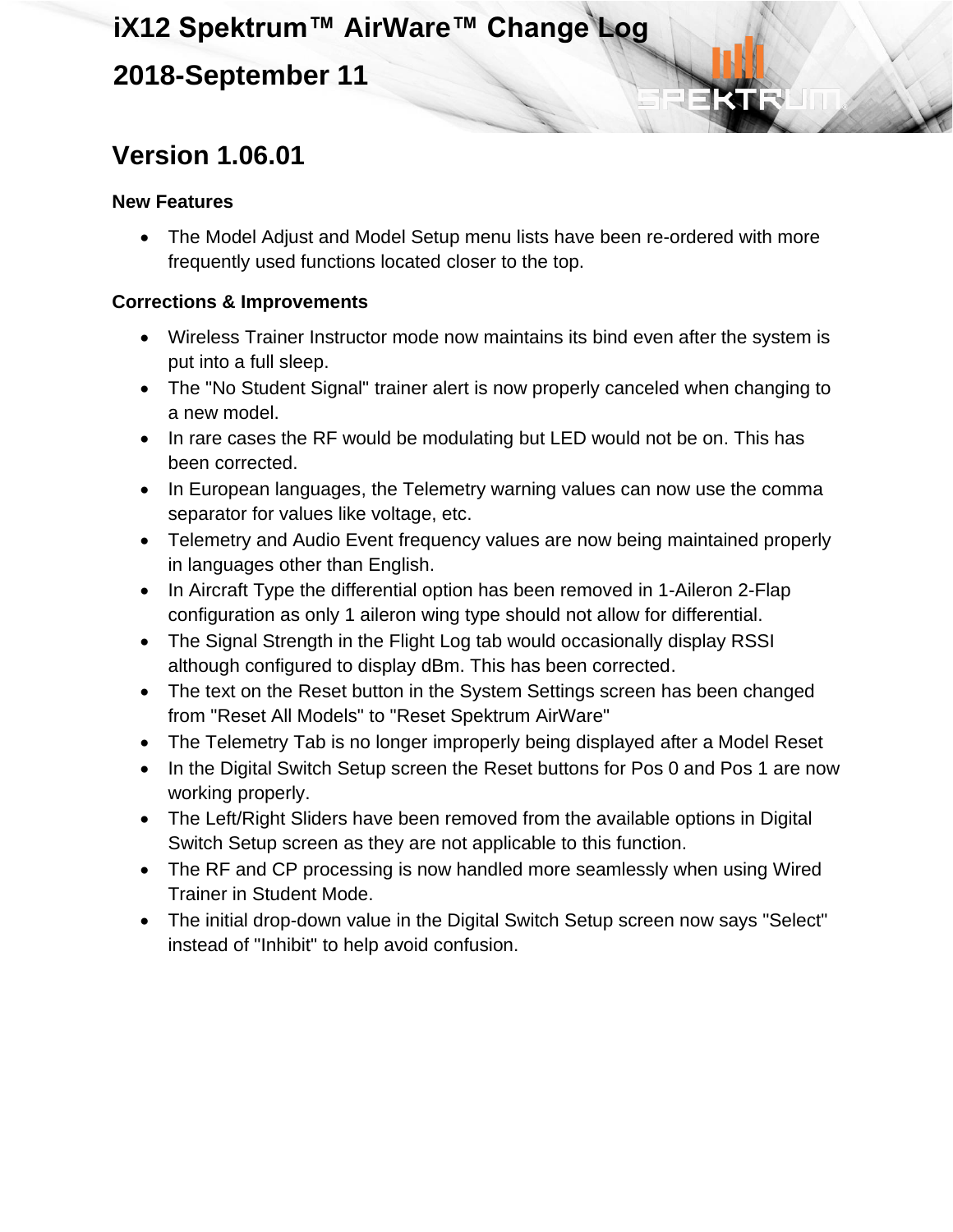## **iX12 Spektrum™ AirWare™ Change Log 2018-August 03**

### **Version 1.05.03**

**Note:** A bug has been identified that can cause an unusually long time (up to several minutes) to change models when using the quick model switch function from the Dashboard. Additional issues can include seeing a white screen during a model switch or in the Model Utilities screens. This issue only occurs if the "Dim the Display" function found in the Model Detail screen to set to anything other than "Never". In addition when the "Dim the Display" function is set to anytime other than never, the screen is not being properly dimmed. *\*This update corrects this issue.\**

- The "Dim the Display" function that was causing the delay and crashing issue issues has been removed.
- The Screen Brightness function has been moved to the System Configuration screen in System Settings.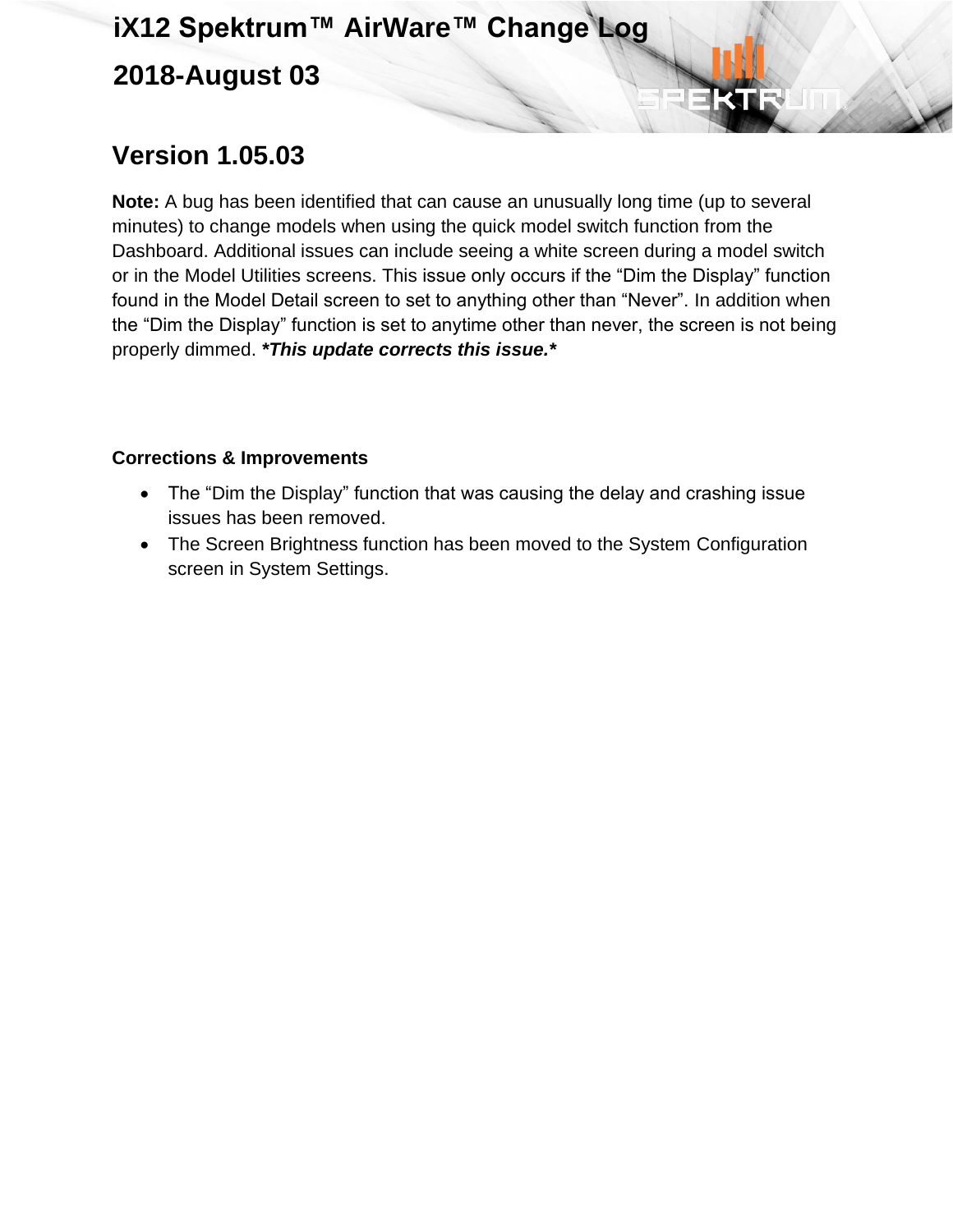## **iX12 Spektrum™ AirWare™ Change Log 2018-July-23**

## **Version 1.05.00**

#### **New Features**

- The ability to assign a switch to cancel a timer has been added
- In Audio Events menu, the Macros for Rx Voltage functions now have their own group. Previously, RX Voltage was in the QOS group and was difficult to find.

- Assigned RSSI warning values are now properly being displayed
- Telemetry Warning Pop-up screens are now clearing more reliably
- Sequencer Default for Speed now properly defaults and resets to 5.0 seconds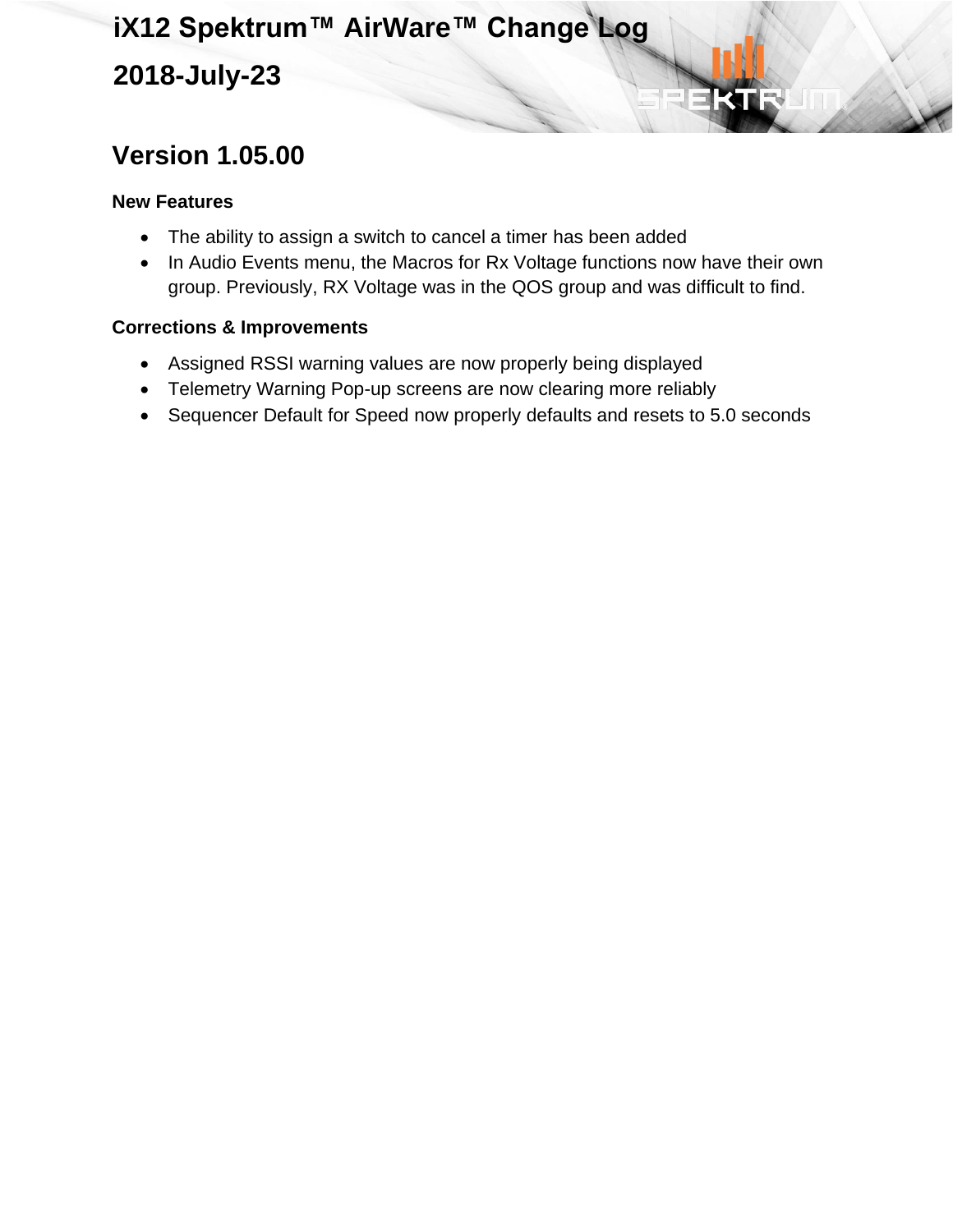### **Version 1.04.05**

#### **New Features**

- **Forward Programming-** provides complete setup and adjustment of the AS3000 AS3X system when used with the PowerSafe Telemetry receivers. (Note that the Power Safe receiver firmware must be updated to 1.6 or above)
- **DX18 Compatibility Configuration** –supports upper channels (13-18) when transferring model files
- **Telemetry Flight Data Reset-** Provides ability to reset telemetry Data from the transmitter via on screen button
- **Telemetry Warning Screen** displays when a telemetry warning threshold is exceeded. Clear button allow the alarm to be silenced.
- **Added Model Images-** More ready to use model images available for Acro, Heli and Multi

- **RSSI/Signal Strength-** is more accurately being displayed for Spektrum and CRSF receivers
- **Duplicate Audio Events-** Bug has been corrected
- **Direct Model Access** selecting current model returns directly to Dashboard instead of reloading that model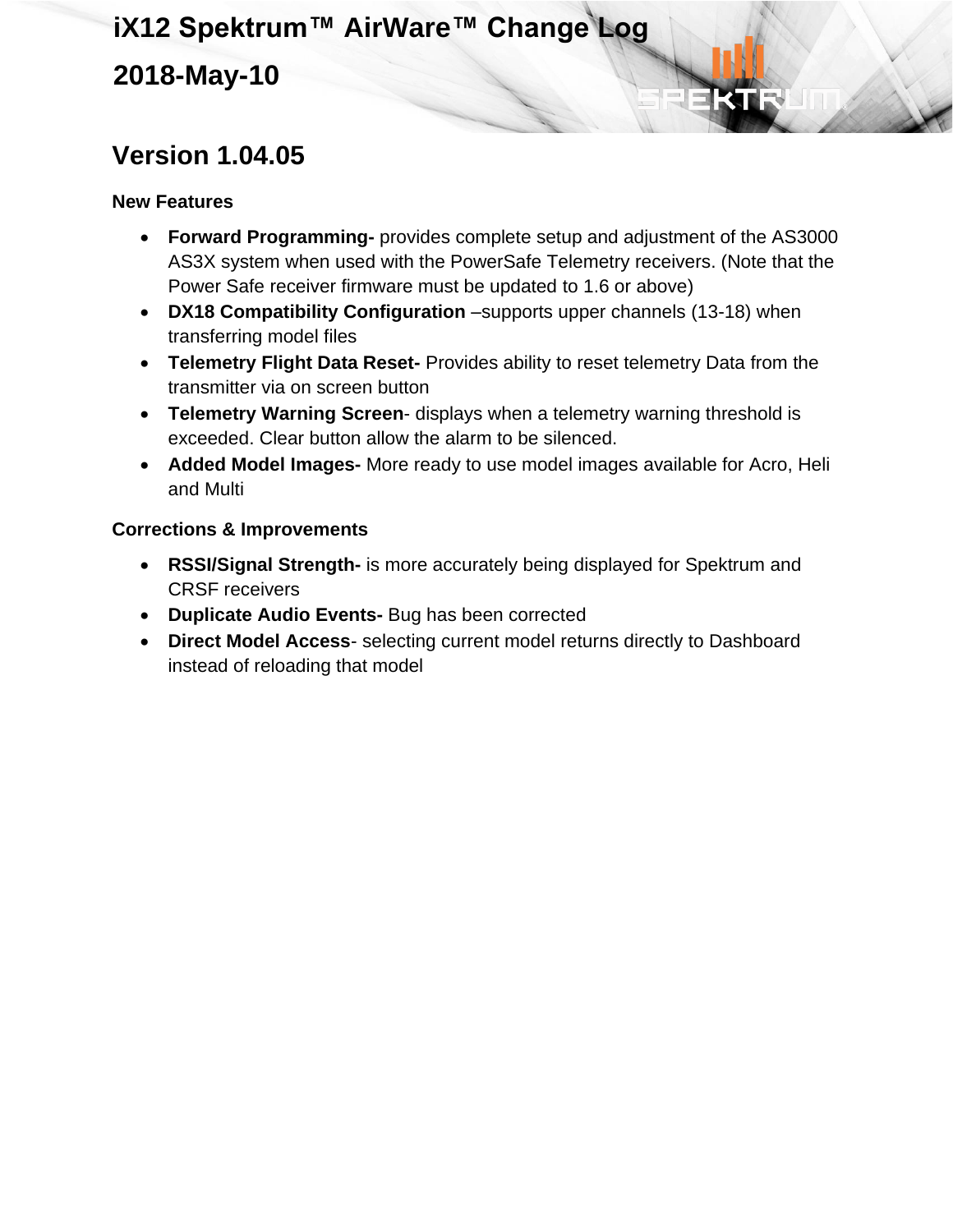## **iX12 Spektrum™ AirWare™ Change Log 2018-April-5**

### **Version 1.03.07**

#### **New Features**

- **Quick Sleep Mode** Battery life has been greatly enhanced in Quick Sleep Mode.
	- $\circ$  From the Sleep mode screen, access is available to turn WiFi and Bluetooth on/off. Long pressing the 'Quick Sleep' button will turn all options off and the system will enter "Full Sleep" mode in about a minute.
	- $\circ$  To minimize current consumption the LED will no longer have the 'heartbeat' indication of sleep mode. A single press of the power button returns to normal operation, and any options in the sleep mode screen that were turned off by entering Sleep Mode will be turned back on.
	- o Note that the system will not enter Sleep mode if the system is connected to a computer's USB.
	- $\circ$  Note that in some cases the system will not enter "Full Sleep" if an SD Card is in the radio, a warning will appear if a SD card is detected.
- **Auto-Sleep** After a prescribed amount of time of no user interaction, the iX12 will automatically enter Sleep Mode
	- o Inactivity warning will take place first, then after user assigned time Sleep will start
	- $\circ$  This is adjustable in the System Settings > System Configuration Menu
- **Direct Model Access –** Long pressing the model select button at the top left hand corner of the dashboard now directly accesses the model change list. Then select the desired model and long press the Proceed button. The model will be loaded and the system will return to the Dashboard.
- **TBA Crossfire 2** w/ telemetry is now supported

- Telemetry File Logging is fully operational
- In App Battery Percentage The in app percentage is now based purely on voltage of transmitter battery, not what is report via Android OS
	- $\circ$  This is much like what users are used to with non-smart transmitters
	- o When users are running a Crossfire Modules, current draw is increased and will likewise show a drop in battery %
	- o For best battery life when running external modules, tap power to turn off screen and or turn off 9.6v out when module is not in use
- When Voice settings are programmed in Audio Events and then the selection option is changed to Tone or Vibe, Voice settings are retained and are implemented when re-selection Voice or Voice Vibe.
- In Sailplane mode "mixing" Spoiler Stick has been added as an Input allowing greater flexibility in programming Camber changes.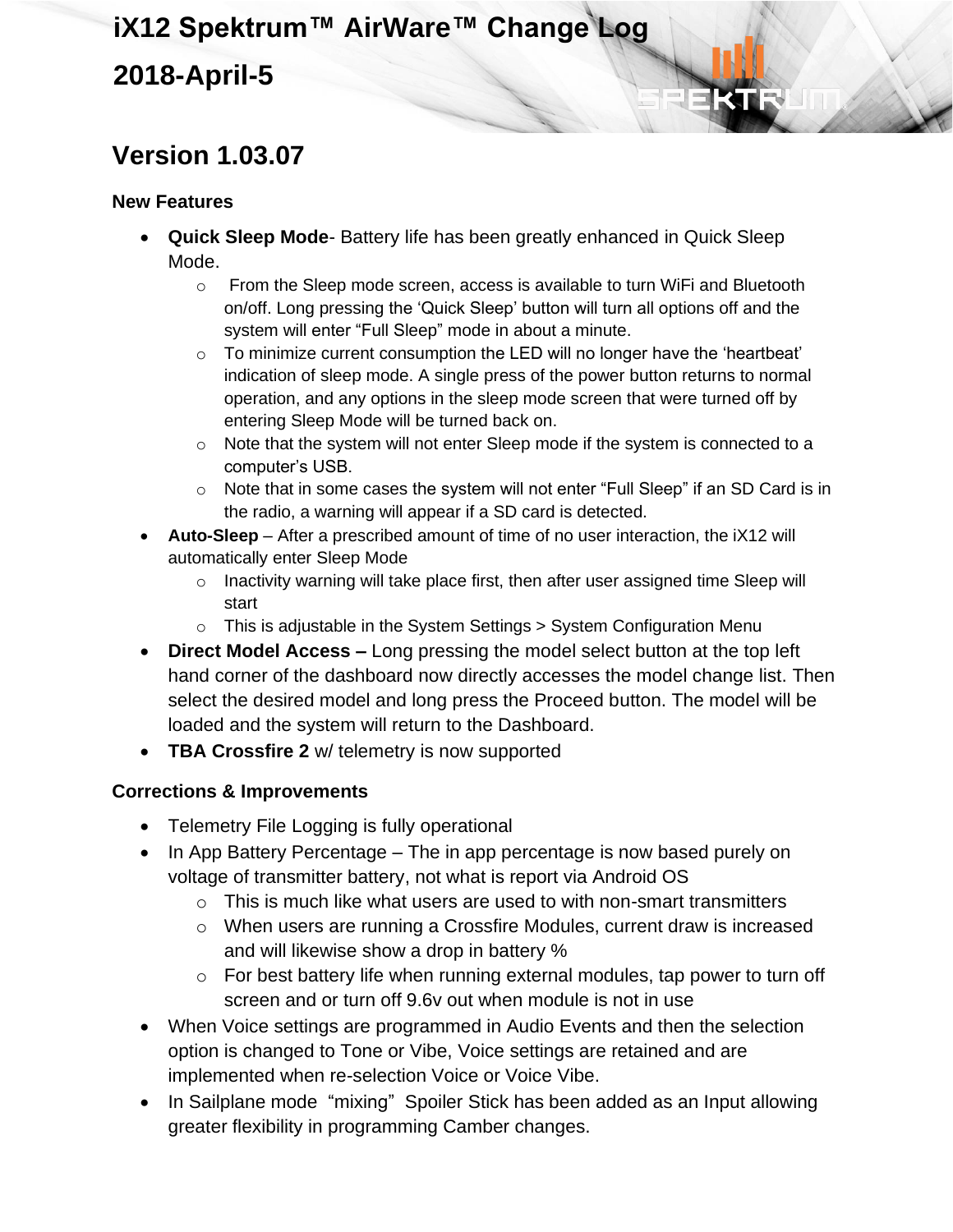### **Version 1.02.08**

#### **New Features**

- Signal Strength can now be set to display Percentage, dBm or RSSI in the Flight Log telemetry screen
- In Sailplane mode, Throttle Stick has been added as an option in Flap to Elevator Mixing
- In Heli mode the pitch and throttle curve graphs now display the flight mode name such as Hold, Normal, Stunt 1, ect. instead of 0,1,2,3,4, allowing for easier identification of the selected flight mode
- Left and right sliders are now available as a switch option in the Switch Change Report
- In Heli Mode when active trims are selected for governor trim and/or Gyro Trim, the combined gain value (base gain + trim gain) is being displayed in the ( ).
- The option is available to have audio events announce first-in first-out or on demand

- Utilizing Crossfire Module, turning off the Display leaves the Crossfire RF ON.
- In Heli mode when Governor and/or Gyro active trim is programmed, the screen response has been improved
- Corrupted model files can no longer cause the App to enter a crash loop
- Voice/ Vibe options have been removed from the Trim Reports (but remain in the Trim Release reports)
- In Telemetry Warnings, ESC Motor Max current is now properly being displayed
- In Sailplane mode, when a Priority switch is programmed, the correct flight mode is now properly being announced when selected
- In Sailplane mode, when assigning flight modes to the Flap stick the mix values are now being properly retained
- In Sailplane mode when accessing the Telemetry dashboard, occasional crashes no longer occur
- During binding the Telemetry prompt voice announces at the correct time
- In many screens the Reset button resets the data back to the default rather than just 0
- When programming the fight controller gain on Blade helicopters like the Blade 180CPX, the selected value now properly displays - - -.
- Video Transmitter (VTX) settings are now functioning correctly and remain when exiting and re-entering that model.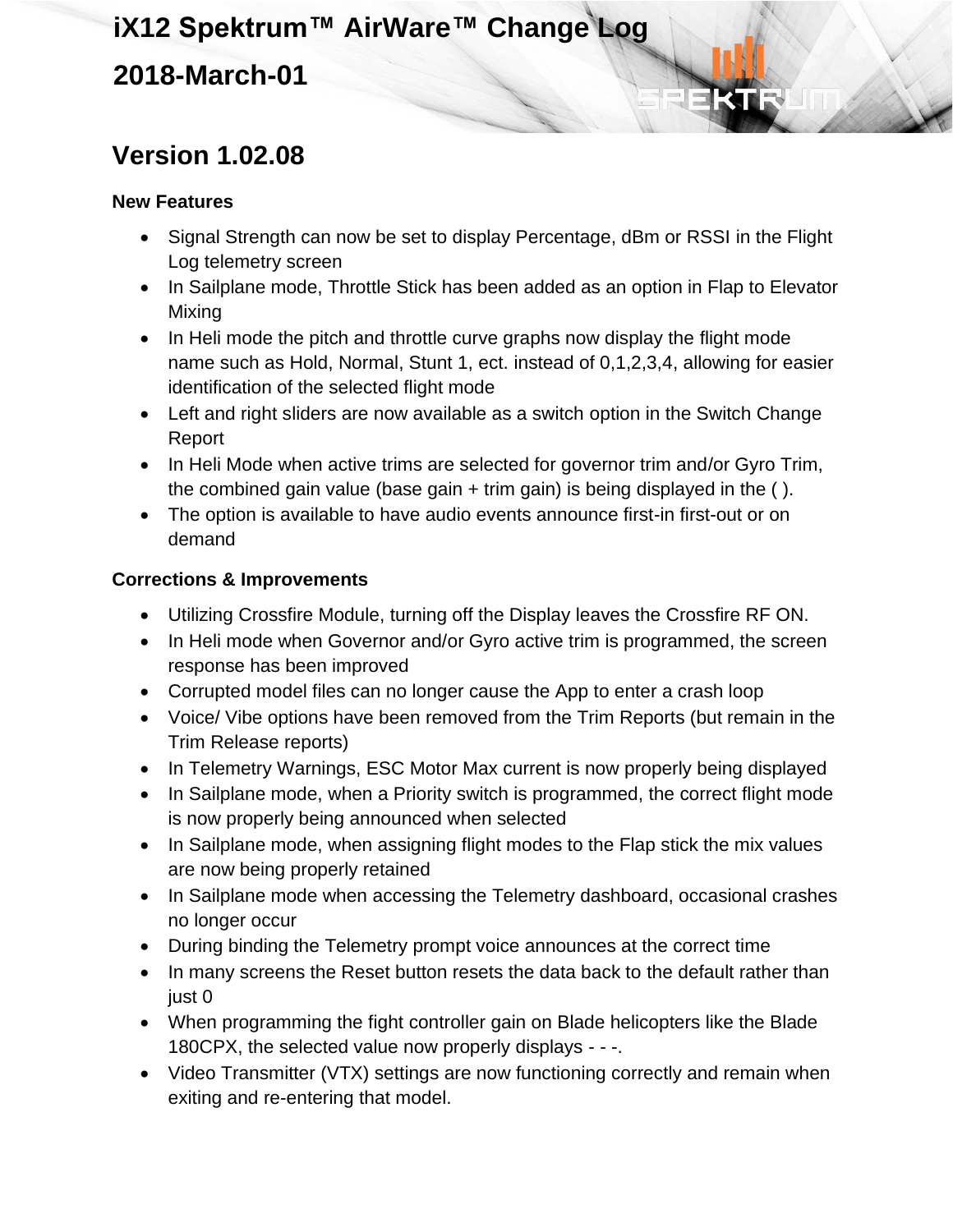**2018-Jan-30**

## **Version 1.01.03**

#### **Corrections & Improvements**

• German Language Support- When selecting German as a Language, Spektrum AirWare is now stable.

KI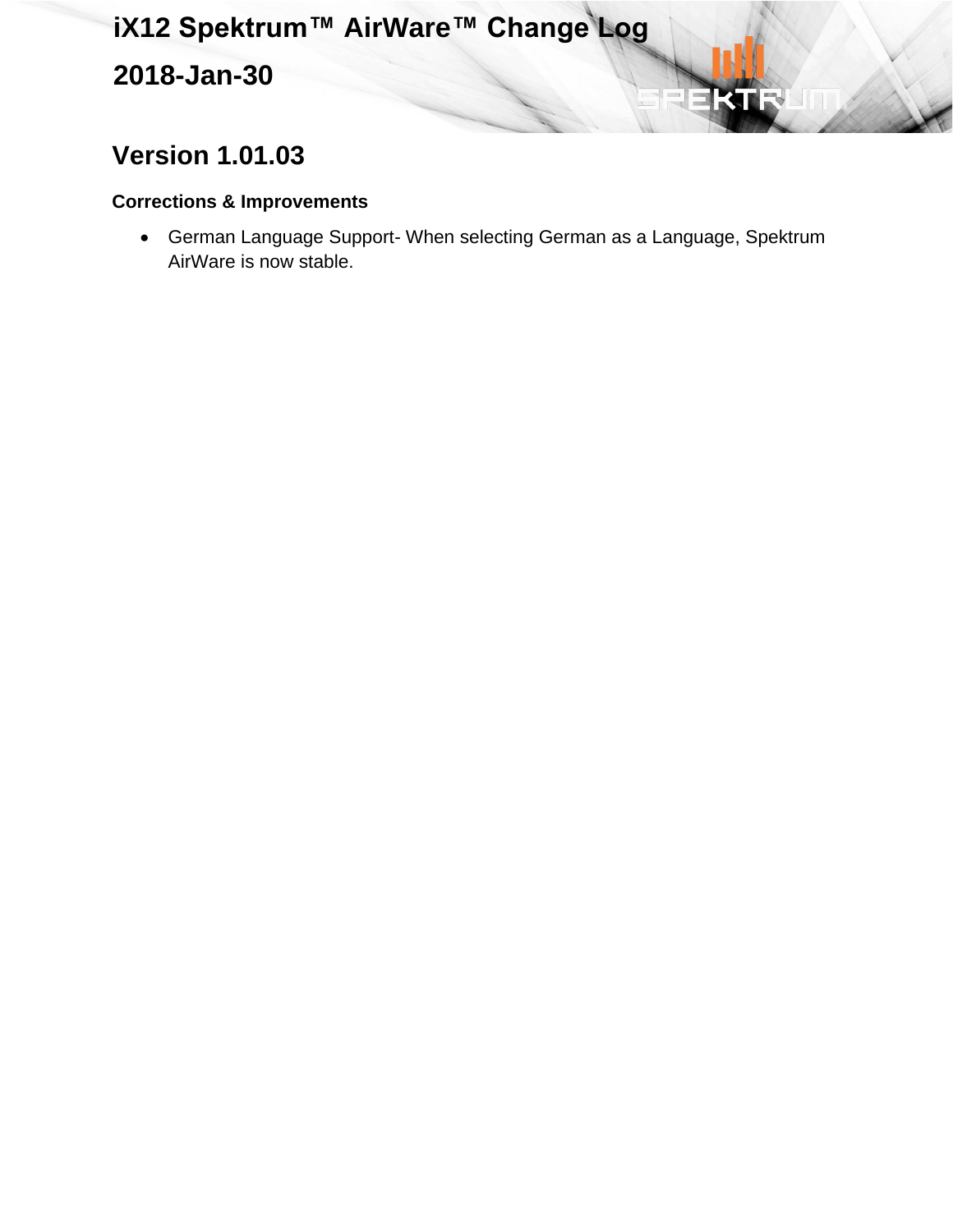## **Version 1.01.02**

#### **New Features**

- When saving a model file as a Template, a message appears confirming that the model was successfully saved
- Telemetry Shortcut On the Dashboard, when a telemetry screen is selected, long pressing the telemetry ICON at the top of the page will return to the Dashboard screen
- In Sailplane mode, when on the Flight Mode screen changing the flight display name also changes the name in the flight mode matrix for easier identification.
- Telemetry warnings for receiver voltage and Flight log are now displayed on the Audio Events Telemetry warnings screen
- Update: Vibe Duration- When Vibe is selected in the Audio Events or Timer Alerts, the option is now available to select the duration of the vibration. This allows discernable differences to be programmed for various alerts. (i.e. Short duration for 1 minute intervals and long duration for time expired.)

Vibe L= short duration Vibe M= medium duration Vibe H= long duration

- When switching to stick modes 1 or 3 the trim boxes displayed on the dashboard now properly switch to the correlating position of the trim switches
- The on screen response when adjusting the Dual Rate and EXPO values when using the sliders and  $+$  - buttons has been improved.
- Programmed mixes are now properly reset to defaults when inhibited.
- In Throttle Curve, the Throttle Delay button has been removed. Throttle Delay is only available in Throttle Cut. It was mistakenly displayed in the Throttle Curve screen in version 1.00.03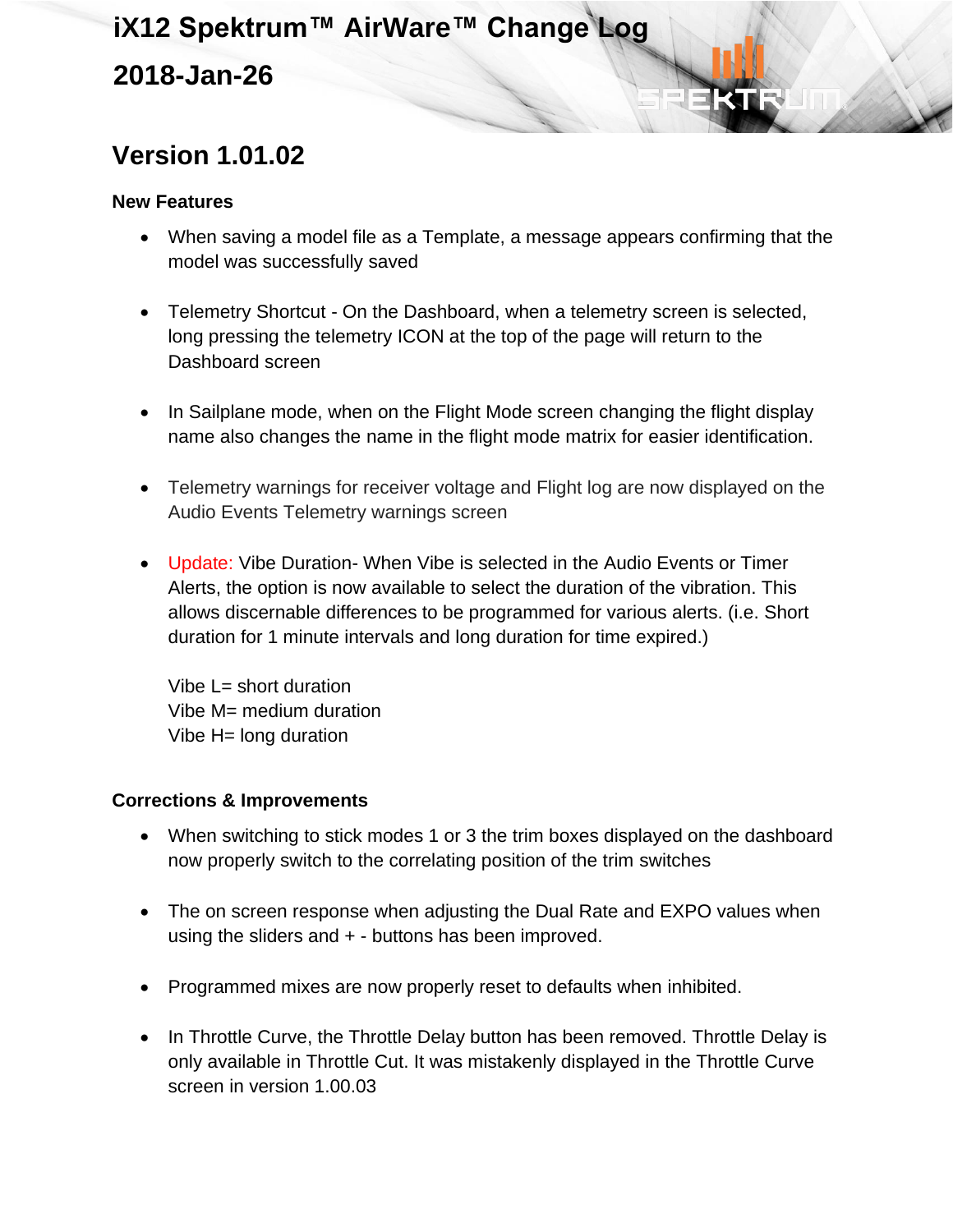- Several timer issues have been corrected including the 1 minute timer announcement
- When using a Curve Mix the mix values now properly correlate to the servo output values on the servo monitor
- When using headphones or speakers, the audio is only output on the device and not the transmitter
- Several issues with the Sequencers have been corrected
- In Servo Setup Speed, the right and left directions adjust the speed in that proper direction regardless of the servo reversing position
- In screens where the keyboard is available, the Cap lock defaults are now consistent.
- Battery transmitter voltage now displays in 1/10 volt increments at 4.0V.
- Model Timers now correctly trigger when reassigned to various switches and buttons.
- The Inactivity Alarm is no longer active when using other applications.
- Analog Switch setup now resets values correctly
- In the Model Start Alerts Servo Output screen all switch and stick options are now available
- When switching models, un-commanded random audio warnings no longer occur
- After setting up a Startup Warning, the system will now allow that model to be stored as a template
- In the Preflight Checklist, the option of Per Session now properly causes the checklist to activate only when the system is first powered on or a new model is selected and the RF is activated
- TBS Crossfire now properly turns on/ off during all phases including during charging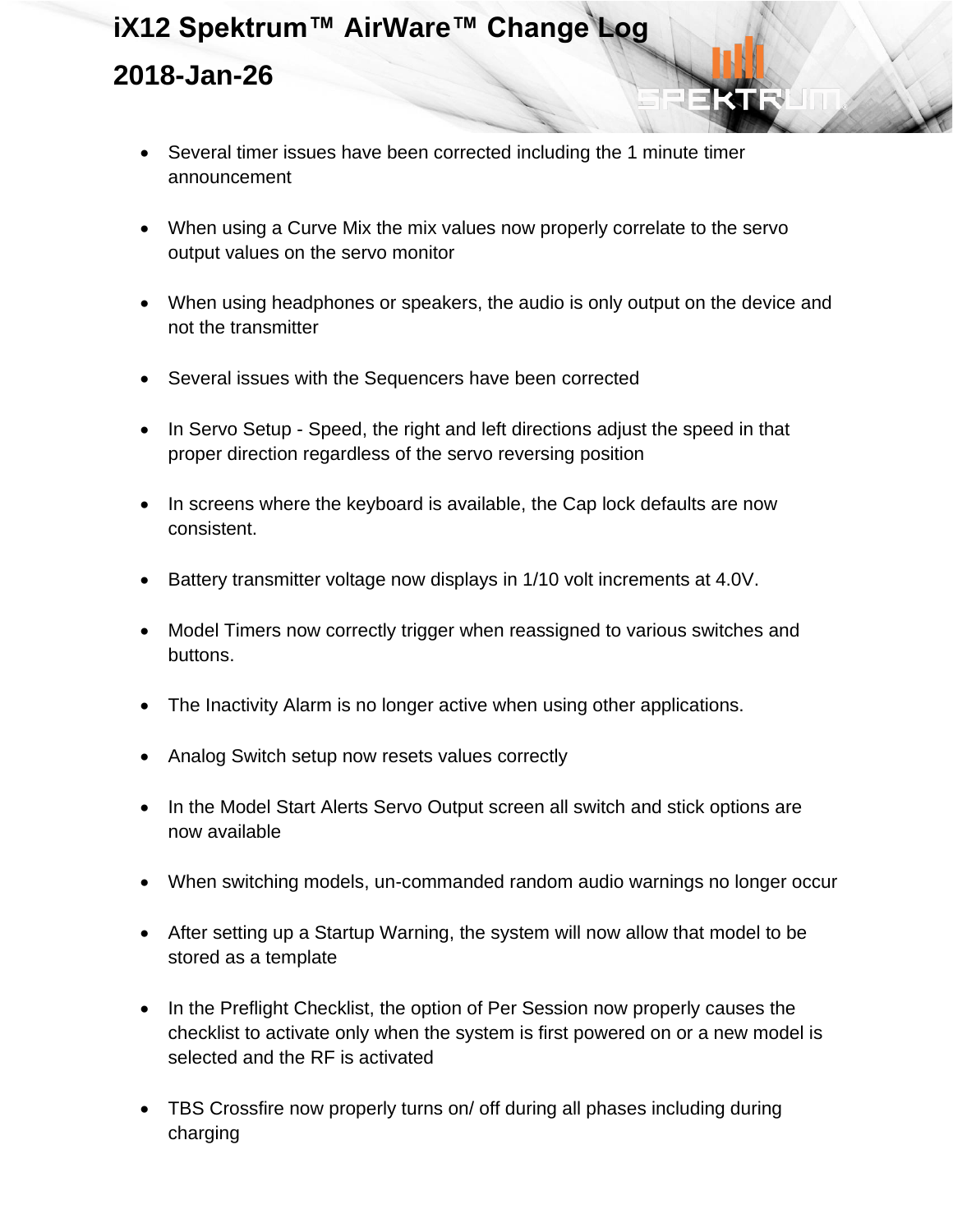- Model Reset now resets the Model Name
- The startup tone now occurs when the AirWare Application is up and ready to use
- When changing languages from another language back to English, the text for the TX battery and Inactivity alarms returns to English
- Telemetry RPM Macros now properly announce the RPM value
- In Helicopter Mode, when reversing the collective type the throttle warning now properly warns high throttle setting